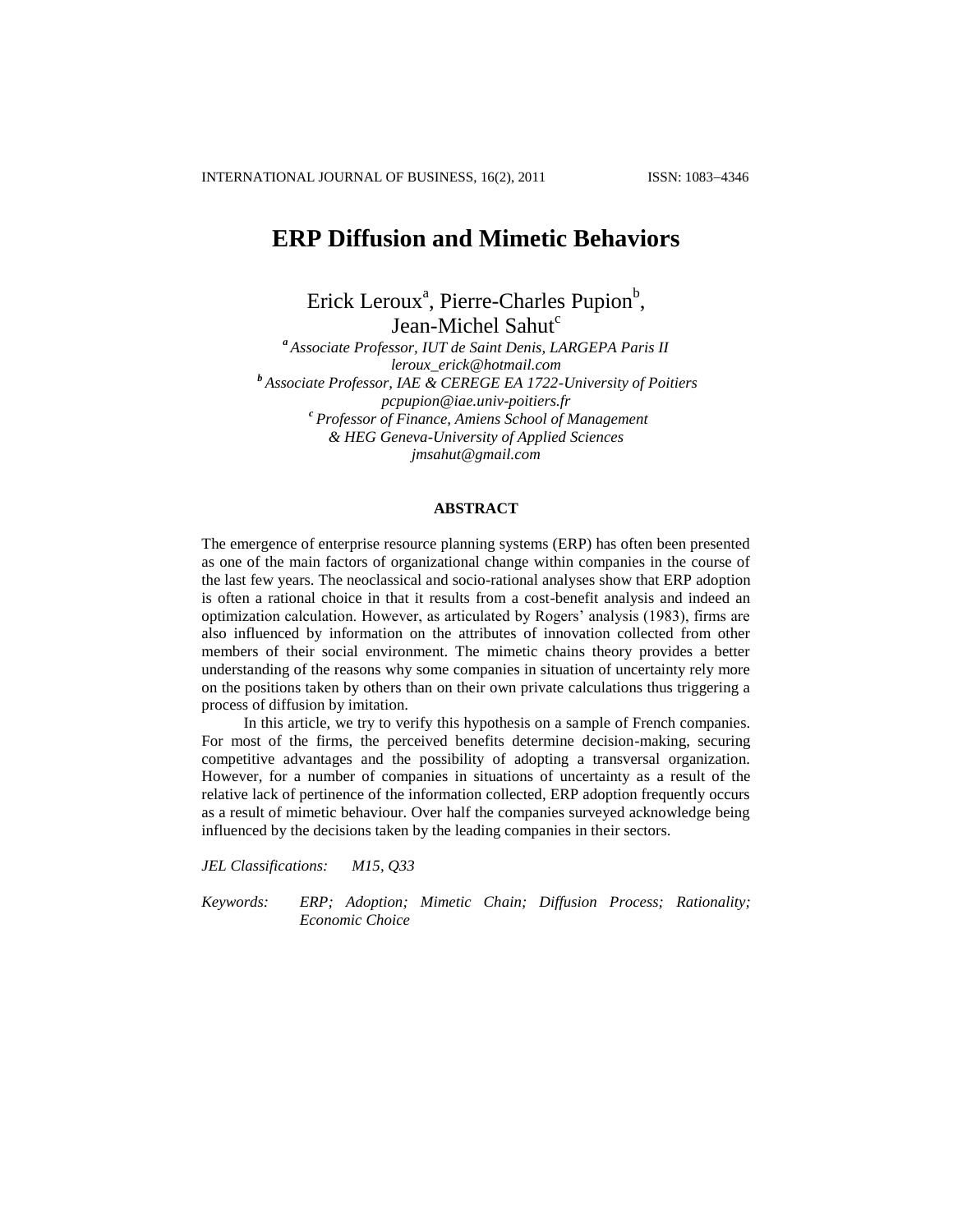## **I. INTRODUCTION**

The emergence of enterprise resource planning systems (ERP) has often been presented as one of the main factors of organizational change within companies in the course of the last few years (Robey, 2002). It presents companies with new opportunities and new challenges as ERP systems are configurable, modular and integrated computer applications whose aim is to optimize a firm"s business process via a single referential and standardized business rules. Prior research has mainly addressed the conditions for successful ERP implementations. In our opinion, it has tended to ignore the fundamental issue of the conditions surrounding ERP adoption and diffusion. ERP systems are generally considered as major innovations. Taking innovation to be an idea, a practice or an object perceived as new by an individual or an organization (Rogers, 1995), its diffusion within large and midsize French companies consequently needs to be accounted for. In its simplest sense, diffusion can be defined as "*the process whereby an innovation spreads itself*" (Morvan, 1991). Some scholars differentiate between studies on the "adoption" of innovation and those on its "diffusion". Whereas adoption theories evaluate the characteristics that make an organization receptive to innovation, diffusion theories seek to comprehend why and how innovation is taken up and spreads (Kimberly, 1981). However, following Chatterjee"s and Eliasshberg"s analyses (1990), we surmise that, for a given population, diffusion implies the adoption of an innovation by the individuals affiliated to it. The most common definition of diffusion is that of Rogers (1995) who regards it as "*a process whereby an innovation is going to be progressively communicated through certain channels to the members of a social system.*" As Mahajan (1990) points out, this definition emphasizes four critical elements: the innovation, channels of communication, a time element, and a social system. The innovation diffusion process cannot therefore be regarded as an isolated phenomenon operating at the level of one individual, but rather as a social event that involves a whole array of actors belonging to a specific community. While Rogers identifies the various influences in the diffusion process among members of the social system in question, he still follows a socio-rational approach as his main focus is on the objective characteristics of the innovation to account for its adoption. Most of the work on the adoption and diffusion of innovation revolves around the characteristics that would ease or slow down its adoption. Yet, it could be assumed, as Alter suggests (1996), that "*the diffusion of an innovation does not represent any economic logic but more of a series of decisions made in a situation of high uncertainty.*" In a context of uncertainty, imitation should be given a central role. The mimetic chains theory points to a path that ascribes a central role to *informational* imitation, as individuals seek to evaluate their opinion on the net benefits of innovation by comparing them with the positions taken by others.

The remainder of this paper is organized as follows. Section 1 will introduce the various diffusion analyses that depart from the traditional concept of a purely rational choice in an effort to integrate the influences occurring among members of the social system and the effects of imitation. In Section II, a statistical study based on a survey of large and midsize French companies will demonstrate that EPR adoption does not occur solely as the result of a rational calculation but is indeed the result of the influence of the social system on an agent, the latter being at times under the pull of mimetic behaviors.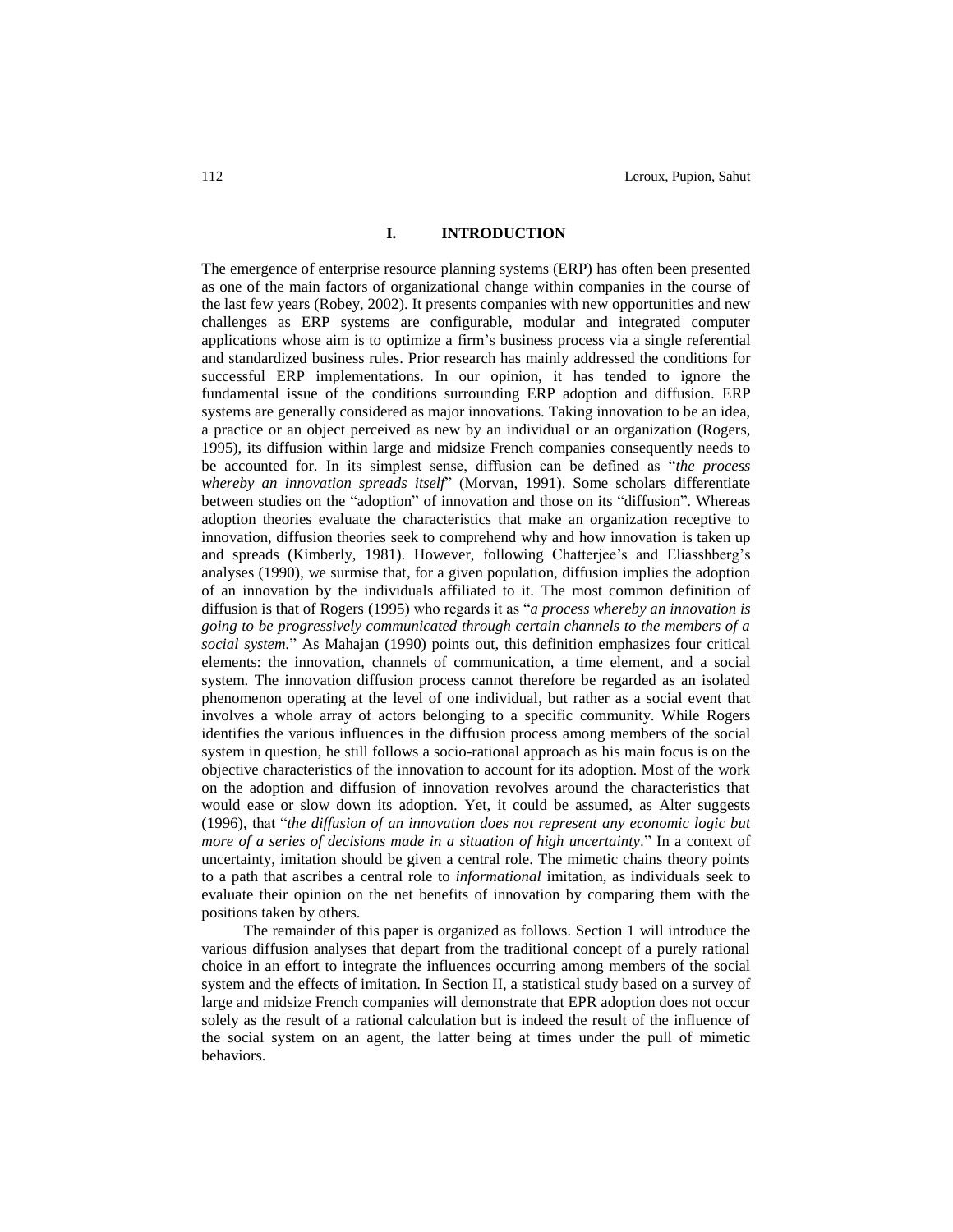# **II. THEORITICAL ANALYSIS OF THE DIFFUSION PROCESS: FROM RATIONAL TO MIMETIC ADOPTION**

Synthetically taking up the theoretical frameworks of the neoclassical and sociorational analyses as well as of those on mimetic chains and adoption, we make a number of hypotheses on ERP adoption and diffusion. These analyses correspond to different visions of an individual in his or her social milieu. They can be summarized by the following maxim: "From an isolated agent to a communicating agent under the influence of its social milieu."

# **A. Neo-Classical Analysis of A Company's ERP Adoption: An Isolated Agent's Calculation**

Traditional economic theory (Menger, 1892; Walras, 1874) argues that people are rational and attempt to maximize their own utility (Smith, 1776). Enjoying perfect information and acting with regard to a future known with virtual certainty, they are, still according to traditional economic theory, "optimizing individuals" who maximize their profit. Von Neuman and Morgensten (1944) have extended this analysis to situations where the only thing an agent knows of the future is the distribution of probabilities regarding possible events. In a situation of so-called "risky future", a decider is aware of all the possible options that ought to be taken into consideration. He or she can evaluate their consequences and, comparing them under the criterion of expected utility, select the option that maximizes it. Such rationality, termed utilitarian, is based on the principle of a subjective assessment of costs and benefits weighed by their distribution of probability. An autonomous decisional unit, an agent's behavior is not conditioned by consciously or unconsciously assimilated social habits. The choices of others have no impact on their behavior (independence of the preference functions).

Within this framework, ERP adoption is an investment to be made if it creates wealth. An investment opportunity is evaluated according to the level of wealth it will create, assessed with the various tools and criteria available under neoclassical financial theory such as the net actual value criterion (NAV). Investment sub-optimality is measured in relation to the maximization of a firm"s value as stipulated by modern financial theory. The purpose of this theory is not so much to account for investment decisions but rather to prescribe normative rules to select optimal investments. Charreaux (1999) provides a perfect summary of the nature of this traditional theory: "*In its traditional form, the neoclassical financial theory is nothing but a normative investment choice theory that merely offers a monetary evaluation of investments or, more exactly, of the stakes of the holders involved. Under the value of the stakes criterion, the agent supposed to decide – the designation of the decider being itself exogenous - chooses within a given set, investment projects whose value is determined in relation to purely technical imperatives and to the state of the environment.*"

## **Hypothesis 1: ERP adoption is the choice of an isolated agent who, under the financial theory, makes an optimization calculation**.

This microeconomic analysis incorporates substantial shortcomings. It does not accurately depict the real behaviors of agents who are in situations of "limited rationality" (Simon, 1957) because of "reduced cognitive capacities," imperfect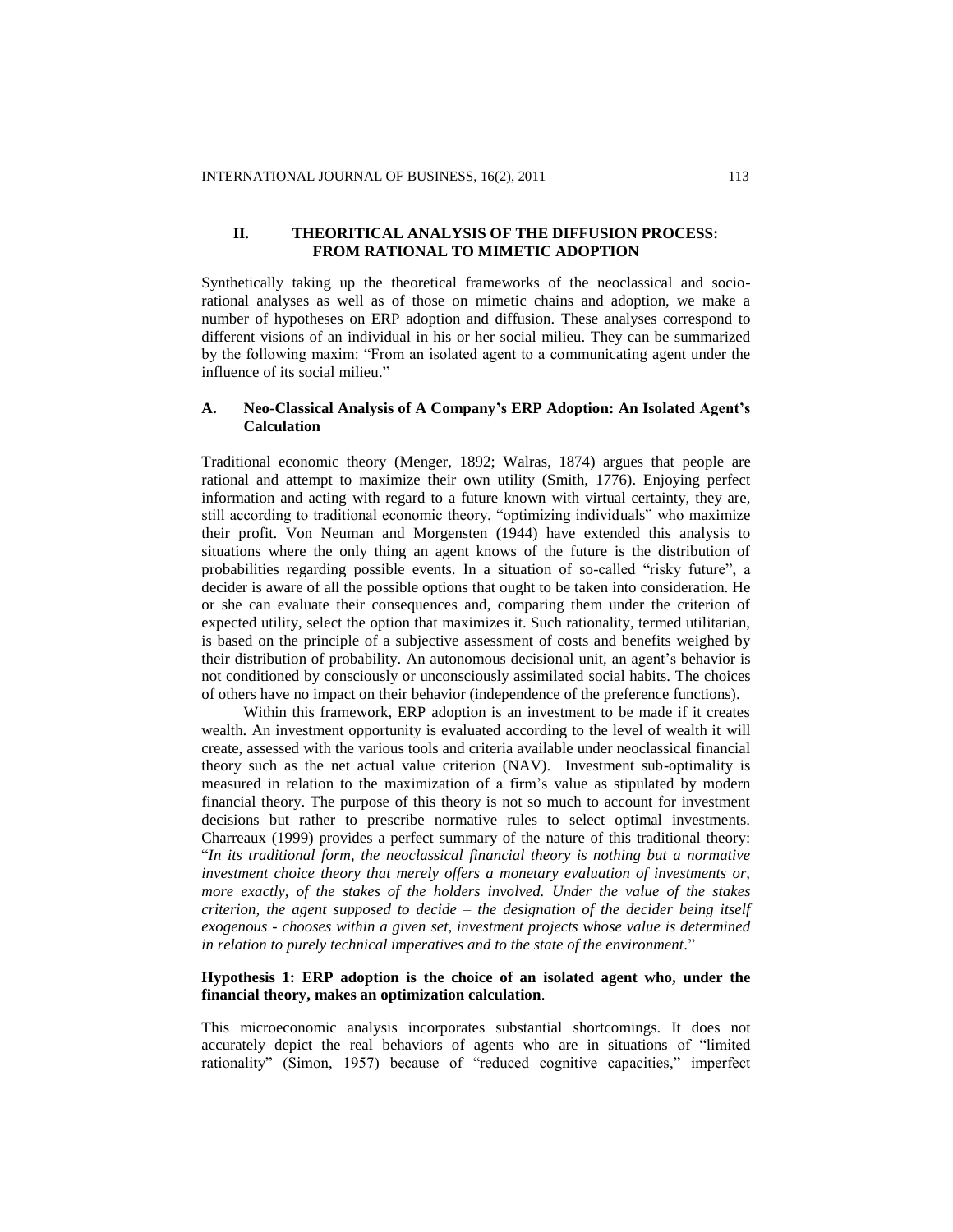information and difficulties associated with the treatment of uncertainty. Furthermore, individuals are not isolated; they belong to a social milieu from which they generally derive their benchmarks.

#### **B. Socio-Rational Analysis**

Under the socio-rational concept of diffusion whose prevailing diffusion model is that of Rogers (1995), diffusion is promoted by the characteristics of the innovation (see Schumpeter for a taxonomy), as well as those of the adopters, their social systems and their milieu. Innovation will be adopted only where the individuals concerned are convinced of the interest or the gains they may derive from it, given the information at their disposal. Indeed, for Rogers, any decision pertaining to the adoption of innovation, which will also determine its diffusion, is essentially based on an adopter's perception of the innovation. This is an idiosyncratic and rational approach that defines the best way for a decisional unit to attain the target goal. It is a sequential stage process in the course of which an individual or a decisional unit move from an initial introduction to the innovation (1), to the formation of an attitude toward it (2), to the decision to adopt or reject it (3), to the realization of the new idea (4) and finally, to confirmation of the decision to adopt (5).





Zaltman *et al.* (1973) refer to Rogers' first two stages as the initiation phase. In the course of the first stage, individuals will seek to become acquainted with the novelty, its functionalities and pros and cons and will subsequently form their own opinion of it. This will enable them to articulate an attitude to adopt. During this phase, innovation is mostly evaluated by the decisional unit. The last phase, termed the implementation phase, includes the realization and confirmation stages. In the course of the first of these stages, the realization stage, the innovation will be implemented.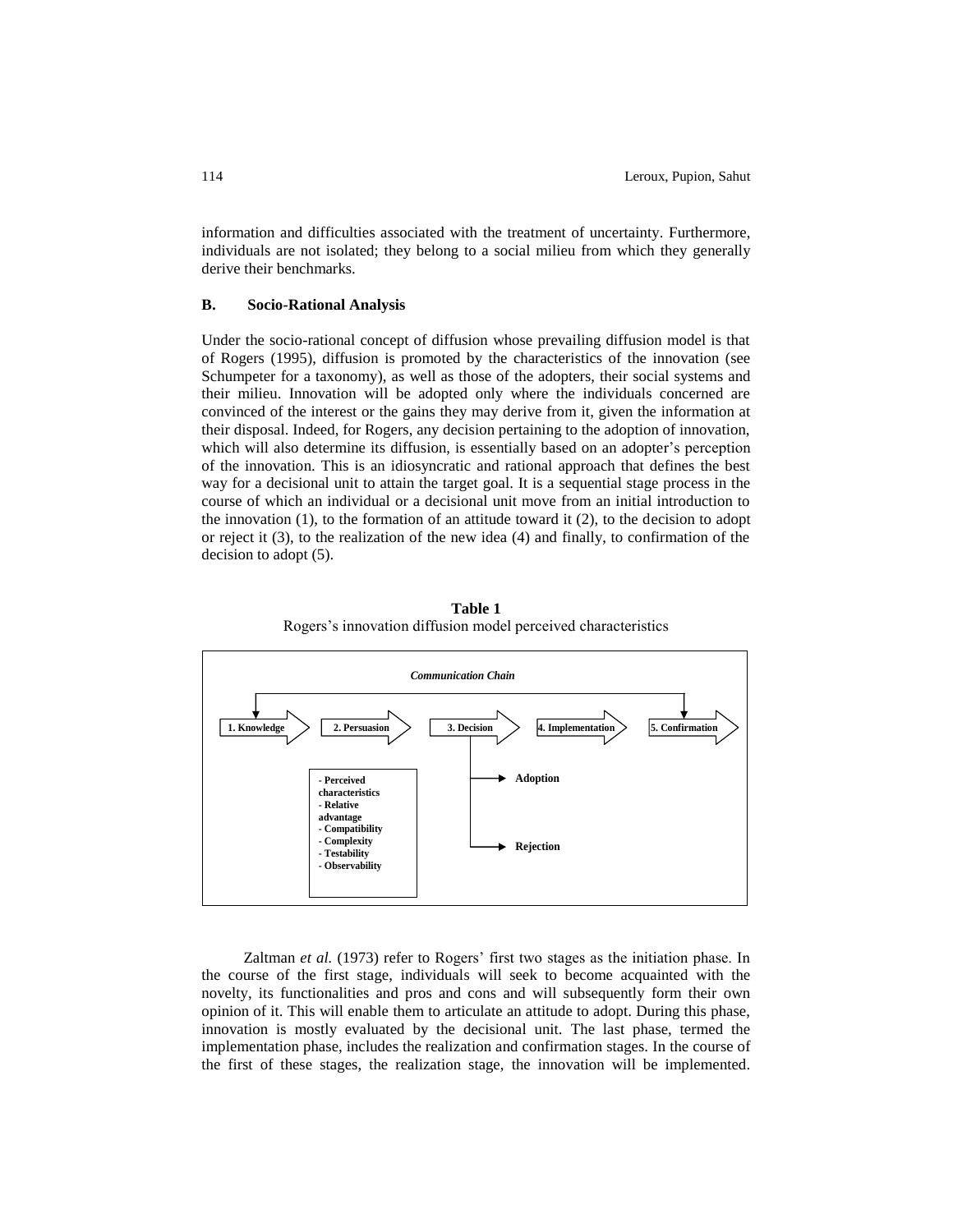Subsequently, a decisional unit will be able to confirm it as a new practice. On the other hand, it is always possible to abandon the innovation after its initial use. It is in this sense that Rogers defines adoption as "*the decision to make full use of innovation as the best practice available."*

Under the socio-rational concept, the social system plays a critical role in the diffusion process. The diffusion of innovation is assimilated with a communication activity in the course of which information regarding a new idea is shared among previously informed and non-informed members. The two main channels of communication are the *mass media*, the fastest way to reach others, and *interpersonal channels*, based on direct relationships among individuals. According to Frambach and Schillewaert (2002), the involvement of decisional units in an information network facilitates the spread of information on innovation as well as its adoption. Innovation surfaces within a social system and it is also within a social system that the diffusion process takes place. Lind and Zmud (1991) stress that added interaction among members of a social system increases the speed at which innovation is adopted as well as its rate of adoption. In particular, they insist on the perceived characteristics of innovation to explain the probability and speed of innovation diffusion within the social system (Gatignon and Robertson, 1985). These elements play a fundamental role during the persuasion stage in the course of which the decisional unit assesses whether or not to adopt the innovation. Rogers and Shoemaker (1971) argue that the evaluation of innovation by potential adopters involves five attributes:

- A relative advantage or "perceived utility," which is the degree of superiority of an innovation over other existing innovations.
- Compatibility, which determines the degree of coherence with the values and previous experiences of individuals.
- Complexity or "ease of use," which represents the degree of difficulty in understanding or using innovation.
- Testability or the possibility, whether small or strong, of trying out innovation in a limited way.
- Observability, which determines the degree of visibility of innovation by others.

Several studies have established empirical ties between the perceived attributes and the adoption of innovation. Davis (1989) and Adams (1992), for example, found a significant link between "relative advantage," "ease of use" and the adoption of technological innovations. As part of a meta-analysis, Tornatzky and Klein (1982) noted that three characteristics (compatibility, relative advantage and complexity) have a substantial impact on the adoption of innovations. While the first two attributes facilitate adoption, complexity slows it down. Ostlund (1974) suggests adding "perceived risks" to these characteristics insofar as anything novel conveys uncertainty. In our opinion, this is included in the "complexity" attribute which takes hesitation due to novelty into account.

## **Hypothesis 2: The perceived characteristics of innovation determine a decider's adoption behavior.**

A review of the management research literature highlights the relative advantages of an ERP system, its compatibility with the logic of the supply chains strategy, its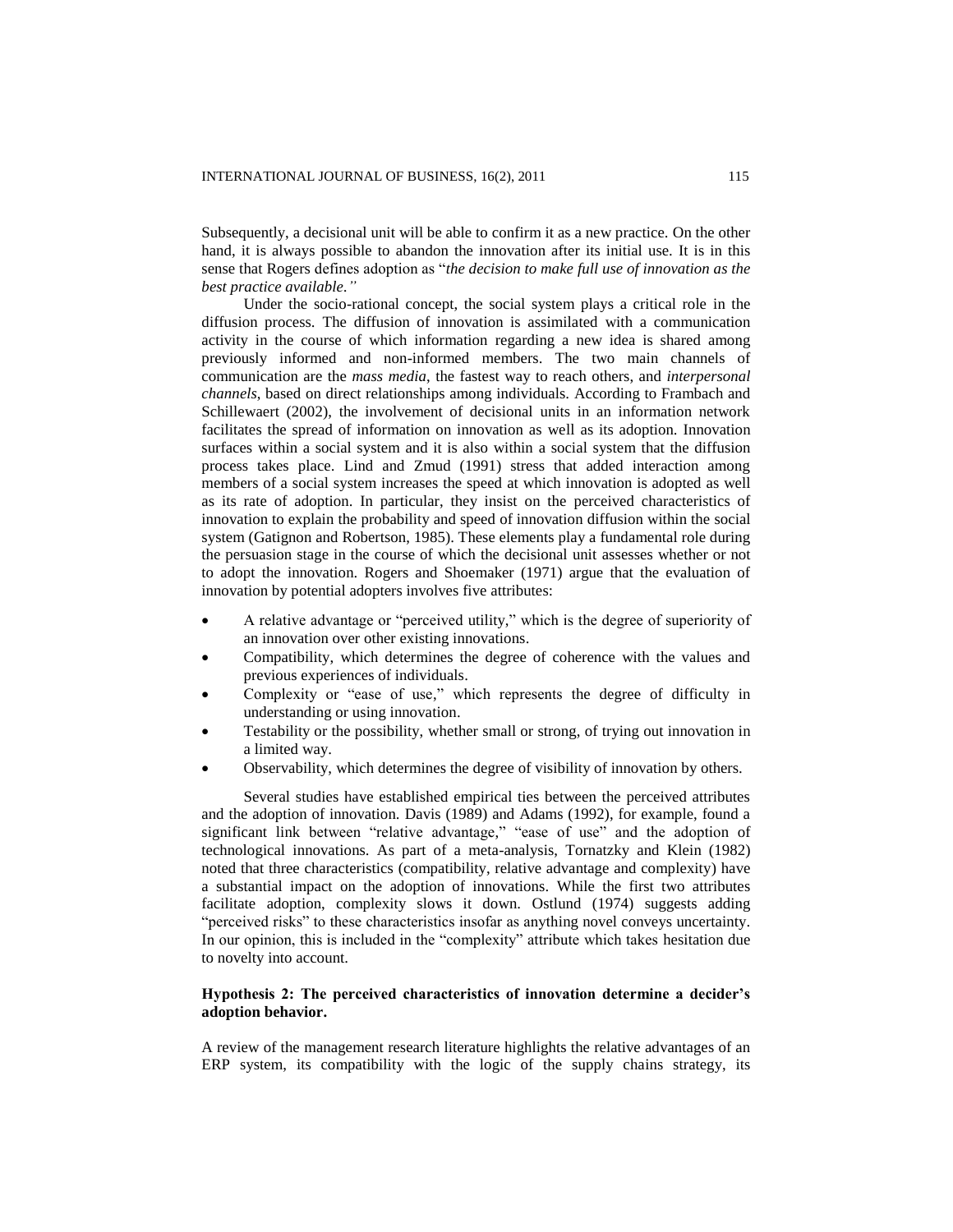complexity and the risks associated with the project. ERP-related advantages are technical, operational and strategic. Businesses adopt ERP packages in order to benefit from inter-functional homogeneity, and to have a one and only similar system with a one and only similar database, a similar man-hardware interface for all workstations and a single administrative system for the various applications. Adoption puts an end to possible data incompatibilities (data re-entering….). It also puts an end to existing parallel systems which tend to duplicate the same functionalities as a result of the acquisition of separate software for each autonomous unit. It cuts down interface maintenance tasks and reduces the complexity of the information system architecture. ERP modularity and broad exportability, at operating system level as well as at the levels of the database management system or network, enable businesses to upgrade their information systems more easily. They can thus make do with the modules corresponding to their initial needs and subsequently improve their information system by acquiring new complementary modules. The time-span for the installation of a module varies greatly, requiring at least 6 to 8 months; 2 to 5 years are required for the installation of the main modules (finance, accounting, cost control, purchase, sales, logistics, manufacturing and human resources). However, the simultaneous deployment of different modules may be faster in the case of a Big Bang installation, reserved for very large organizations. Unlike traditional applications that have a limited life span, ERP systems are standard software that evolves continually as new upgraded versions regularly come out.

Relative advantages are also organizational, with ERP systems challenging organizational concepts based on functional specializations. The analytical unit is no longer the function regrouping similar activities but the process running across a company"s main functions (Davenport and Short, 1990). The organization is no longer divided into large functions but becomes transversal with macro-processes that run across it. From an operational standpoint, companies can expect lower operating costs, productivity gains (McAffe, 2002) and better registration of orders (fewer redundancies and simplified data-entering procedures). Adoption facilitates the acquisition and diffusion of information within and without a company by removing certain restrictions and making requests easier. It reinforces operational flexibility, defined as the capacity to deal with inventory shortages, short-term demand fluctuations and manufacturing issues related to product modifications, by giving the actors concerned access to relevant information and enabling them to communicate among themselves to make the necessary adjustments when faced with a problem. Advantages may also be strategic. ERP systems improve reactivity to customer requests (for example, new orders) by impacting in real time on the entire production system of the activities and functions concerned (manufacturing and supply planning).

A review of the literature, notably Bingi *et al.*, (1999) points to the complexity of ERP implementation and its attendant risks. The authors note that the scope of ERP system applications, their complexity and high level of integration present the organizations that put them in place with significant challenges. Apart from the risk of overspending and not meeting deadlines (CIO survey mentioned by Cosgrove, 2001), dissatisfied users and a poor quality system is also a risk as a result of implementation. To configure ERP software, the project team and users must have broad expertise. So much so that many studies report the lack of in-house expertise as a main source of failure (Barki *et al.*, 1993; Scott and Vessey, 2002). Relying on software experts or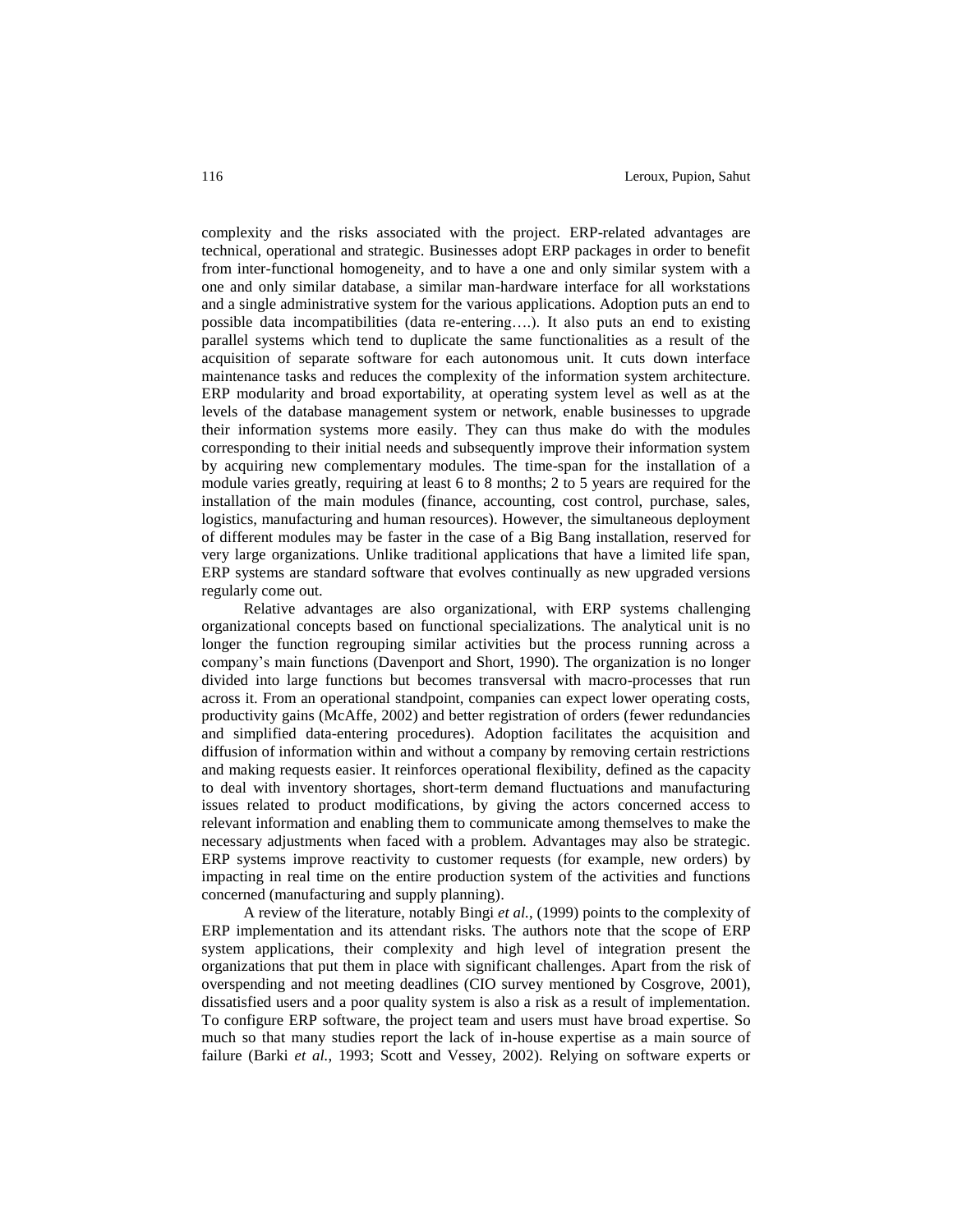appropriate training to improve the level of in-house expertise or to remedy users" lack of experience (Schmidt *et al.*, 2001) is very costly. With regard to the software adaptations required, the lack of ERP system flexibility (Bancroft *et al.*, 1998) and the significant gap between the targeted process and the process encrypted in the software may well be sources of risk and undesired results. The scope of the changes required in the light of the process envisioned is another source of risks (Bancroft *et al.*, 1998).

Adoption is compatible with a supply-chain approach. The flow of products, services and funds along the value chain generates a significant mass of information that can be used to make decisions with regard to value-chain management. To ensure that the information is relevant, reliable and accessible in time and place, there needs be adequate information technology architecture. While the first generation of ERP adoptions were limited to one site and the second involved implementations on several sites of a same firm, the third generation focuses on coordinating implementation on several sites and in several companies. Such systems must have the capacity to communicate along the value-chain with business organization systems as well as with individual customers using different platforms. The components needed for supply chain management include request applications, inventory management systems, planning and launching production systems, planning and launching transportation systems, customer relations management systems and automatic sales force management. Some applications combine several phases of the value chain. Evaluation of ERP performance by managers and CFOs is done from a benchmarking perspective that enables them to compare their current information system with the best ERP systems in terms of specific functions (accounting, sales, logistics…). Firms can collect ERP information from adopting or non-adopting companies and from outside advisers such as organizational consulting firms or pre-sale computer engineering consultants. The latter can even organize on-site introductory sessions. While the socio-rational theory takes the social system members" influence into account, other theories include the observation that the choices made show signs of mimetism.

# **C. Mimetic Chain and Innovation Diffusion**

The postulates of a neoclassical analysis have thus shown their limits since rationality cannot be omniscient. The analysis is limited, a rational decision being no more than an ideal which has nothing to do with the reality of facts (Simon, 1957). Given that interactions among agents or organizations mutually influence their decisions through imitative behaviors that have nothing rational about them within the precepts of the neoclassical theory; a window is therefore open for irrationality to come into play. As Le Bon writes (1911), "*for each of our acts, the unconscious part is immense and that of reason very tiny.*" Mimetism can thus be a highly relevant concept in accounting for certain economic phenomena, and is at the basis of many major current business science theories.

This is the case with the theory of organizational learning, for example, according to which certain organizations imitate others, letting the former absorb the experimentation and research costs (Lant and Mezias, 1990), or with institutional theory which stipulates that organizations seeking legitimacy copy practices adopted by others (Di Maggio and Powell, 1983).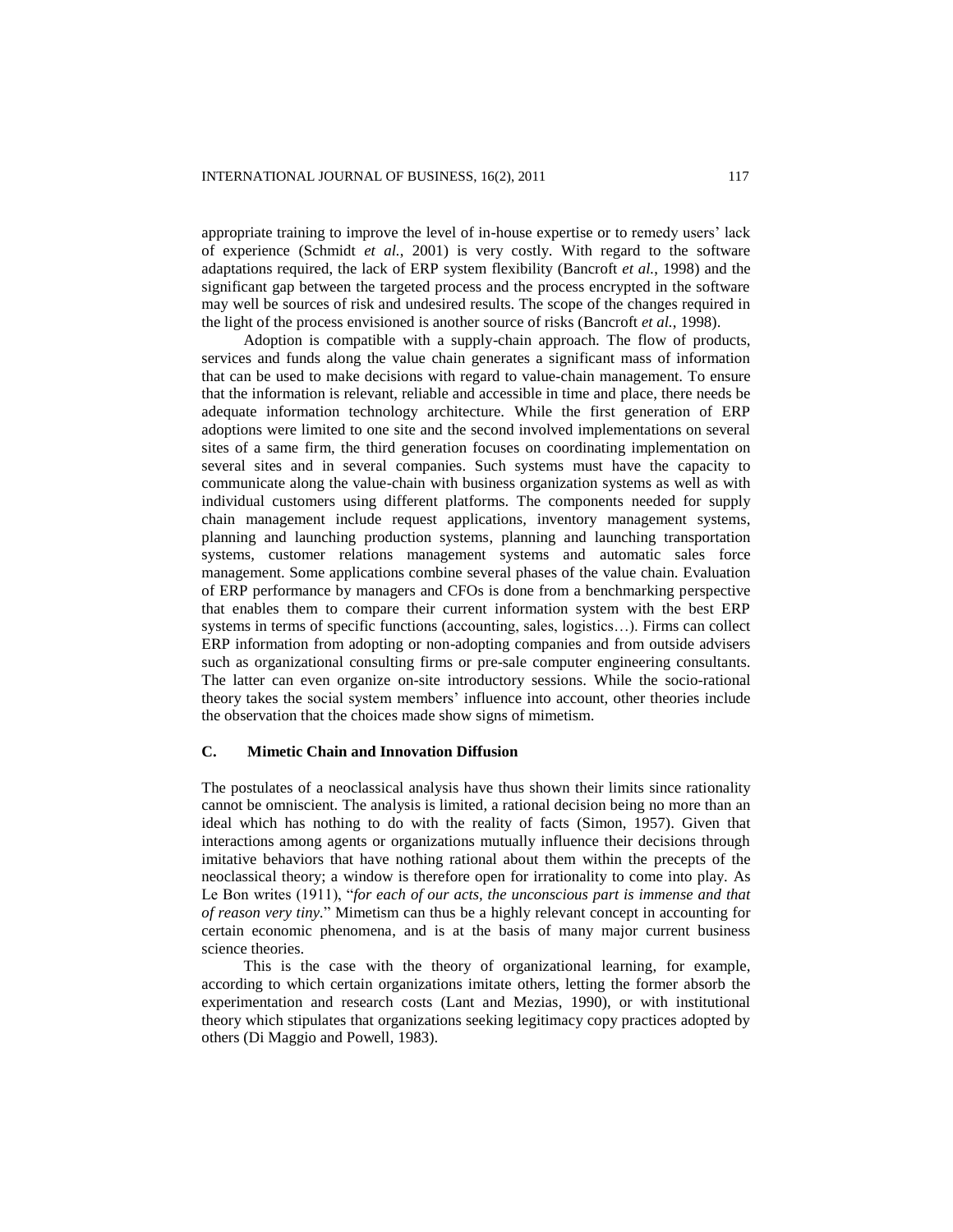An analysis of the diffusion process does not escape the logic of imitation either. As early as 1903, Tarde (1890) was already talking about "imitation laws." The diffusion of innovation takes place among individuals belonging to a specific social milieu. In this context, interactions among these decisional units create influential situations in which the behavior of some is likely to be conditioned by those of others. Generally, innovation spreads within a social milieu out of mimetism, with some individuals taking decisions after observing the attitudes of prior adopters.

Mimetism is caused by uncertainty in the face of novelty. In such conditions, innovation will be adopted mimetically since adoption by the first adopters will be interpreted as an act from which they draw benefit in accordance with the information available (Greve and Taylor, 2000). Uncertainty leads deciders to use comparative social motives to evaluate the new practices adopted by others (Greve, 1998). Burt (1987) defines the conditions under which these contagion phenomena occur among individuals. Behavior contagion implies the existence, on the one hand, of an individual or so-called *ego,* who has not yet adopted novelty and, on the other, that of another, socalled *alter*, who, on the contrary, has already taken it on board. Social structures will operate in such a way as to create circumstances between these two individuals that make the *alter* sensitive to the *ego*"s evaluation of innovation. Such circumstances may be competitive situations, interpersonal communication or any other contact that brings the *alter* closer to the *ego*.

This is *informational* mimetism, where one person imitates another because they are assumed to be better informed (Deutsch and Gerard, 1955). The first person will try to evaluate their beliefs and opinions by comparing them with those of their reference group (Festinger, 1950 and 1954) and will conform to the former all the more should they have doubts about their own expertise (Hochbaum, 1954) and need to deal with a difficult or ambiguous task.

Deciders in a situation of uncertainty will therefore end up observing the adoption behavior of other members of their community. On the basis of their observations, they will thus develop their own behavior by aligning with the practices of others. Imitation occurs insofar as innovation adoption by a decision-making unit increases the probability of others doing the same (Greve, 1998). Several innovation diffusion models informed by research on the epidemiological spread of diseases have been developed on the basis of this mimetic hypothesis. Mansfield"s model (1961) in economics, and that of Bass (1969) in marketing, are the most renowned.

The mimetic chain theories whose reference model is that of Bickhchandani *et al.* (1998) ascribe the status of a communicator emitting and receiving informative signals to an agent belonging to a social system. Hirshleifer (1995) notes that the way information is conveyed among various individuals can take different forms as individuals can observe either all the information held by others or the result of their private calculation or only the actions by firms that have already made a choice. As actions speak louder than words and information borne out by actions is the most credible, he argues that agents only observe positions taken by others before them. When faced with a choice, agents will form their initial judgment on the basis of their private information. Among other things, they will observe the positions taken by other agents before them and infer their opinions. They may review their opinion if their initial idea is contradicted. They act out of "pure mimetism" when they rely exclusively on the positions taken by others.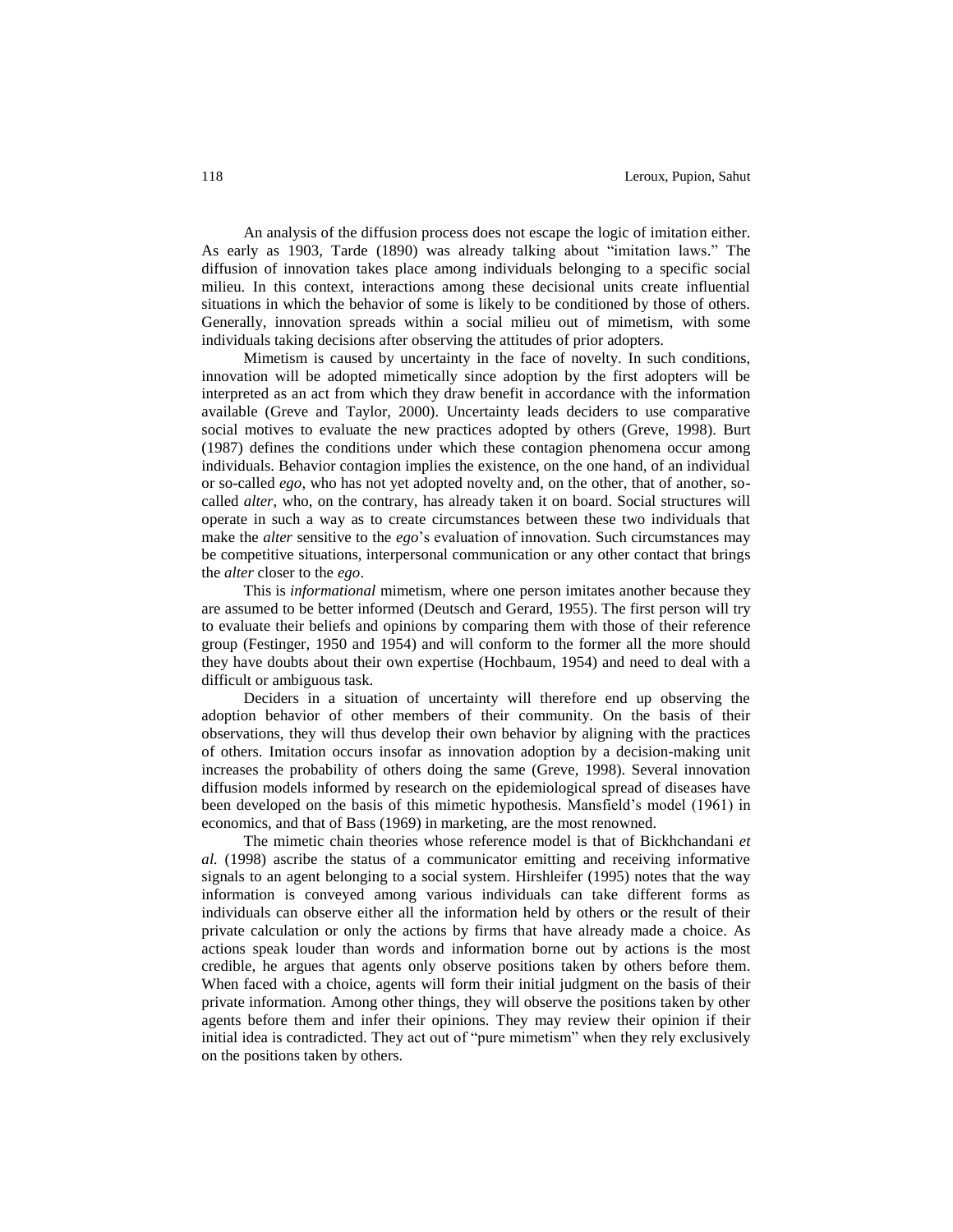This mimetic chains model assumes the existence of a sequence of individuals (see Figure 1 for example), each one opting to adopt or reject as a result of their private calculations and their observations of the positions taken by others. To make it simpler, let us assume that objectively, adopting an innovation is better than rejecting it (in so far as this decision has higher net advantages than the other alternatives). Individuals who are neutral to risk make a pros-and-cons calculation on the basis of their personal information: e.g. from an advert, an article, talking to an acquaintance. They are sure of their choice with a probability *p* and ascribe the same degree of confidence to the positions taken by others. They compare this private signal with the positions taken by their predecessors.



In Figure 1, we observe that the first individual, A, makes a choice based solely upon their private signal because they are the first to decide. If A gets signal "H" favorable to adoption (private calculation consistent with the correct decision to adopt), A will adopt; if A gets the contrary signal "L", A will reject. The second individual, B, deduces A"s private calculation from the position taken by the latter. If A decides to adopt and B has a private signal H consistent with A"s position, then B will adopt. If, on the contrary, B"s signal is L, then B will infer that there are equal chances that it is as much in his interest to adopt as it is not to do so, in other words there are equal chances of the innovation being adopted by B as there are of it being rejected. The third individual, C, will adopt innovation as long as A and B have previously adopted, even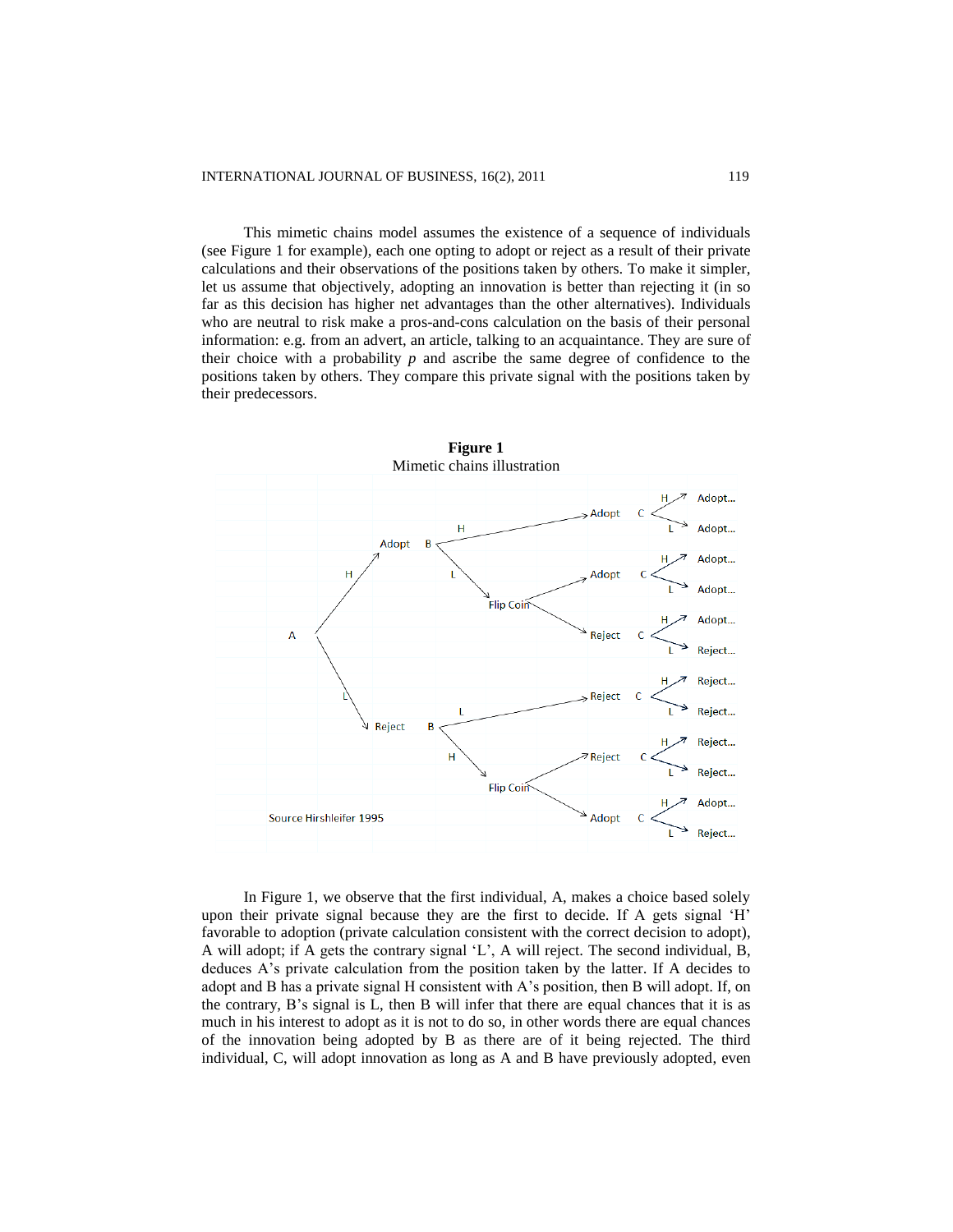if C"s private signal L is unfavorable. All it takes for the first two individuals to initialize an up or down cascade is for both of them to adopt or, on the contrary, not to adopt. At the close of the first two choices, the probability of having no cascade is only  $p(1-p)/2 + p(1-p)/2 = p-p^2$ .

Welch's informational cascades describe how rapidly people converge toward a decision to adopt or not and how the weight of an individual evaluation on the merits of such and such an emerging idea diminishes (Bikhchandani *et al.,* 1998). If the first individuals in the sequence adopt a new product based on its merits, their having adopted it will provide a signal to other potential adopters. A number of them will adopt the new product as a result of being influenced, at least in part, by preceding adopters. As the number of adopters rises, the signal to other potential adopters becomes increasingly stronger and more and more of them will adopt. Once the information derived from the decisions of others begins to exceed an individual"s private evaluation, the process starts gathering momentum or cascading toward conformity among all deciders. At that point, new adopters convey no additional private information to the market. Rational individuals will buy information – get "private signals" in cascade jargon – only up to the point where the information yields no more net benefits than the following signals emitted by others.

Contrary to other forms of social conformity, informational cascades are fragile. Triggered by a small amount of information, they can also be reversed by new information. A cascade can be broken and reversed by an individual with a more precise signal because agents know that the behavior of most individuals carries no information and is purely imitative (the definition of a cascade). A company can be guided in its choice to adopt an ERP system by implementations already completed by its competitors. It can collect information on their positions while attending interprofessional meetings or industrial shows or through reading accounts in specialized magazines such as 01 Computer.



**Hypothesis 3: The position taken by other companies determines a decider's adoption behavior.**

**Hypothesis 3 bis: The position taken by a company depends more on the positions taken by other companies than on its own private signal (or private calculation).**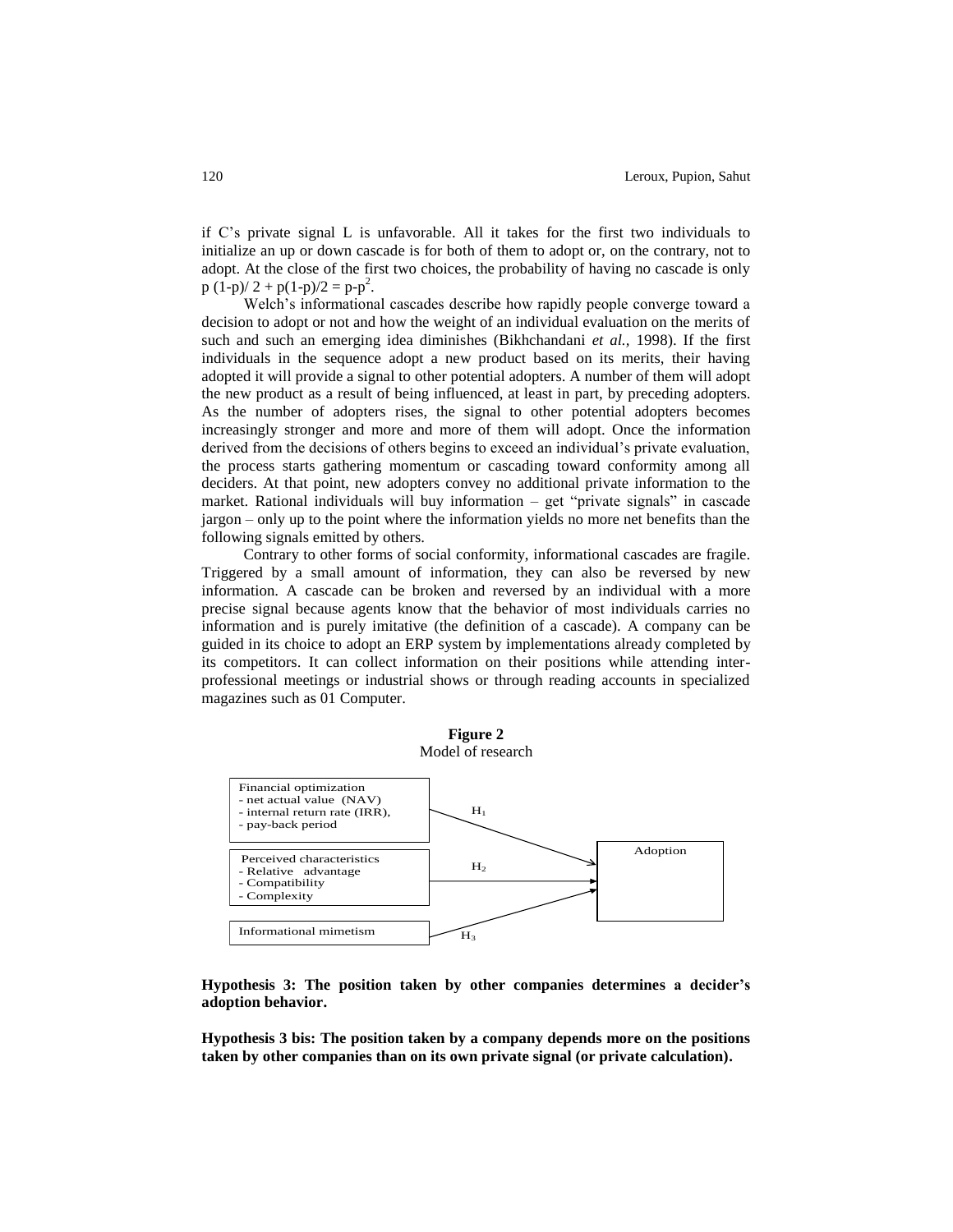# **III. AN EMPIRICAL ANALYSIS OF ERP DIFFUSION: THE DETERMINING INFLUENCE OF THE SOCIAL SYSTEM**

This study on ERP adoption and diffusion focuses on small and midsize French companies that we asked to describe the conditions and reasons for adoption or non adoption. We voluntarily excluded companies that are subject in this particular respect to the decisions of their holding companies and are therefore not free to make ERP implementation choices. In this second part, we first introduce the study"s empirical methodology. We then seek to validate the hypotheses articulated in part one. In the process, we determine the extent to which the choices are rational or mimetic and how the influence of others impacts on implementation choices.

#### **A. Developing a Questionnaire and Making Variables Operational**

The first stage in the collection of field data for hypothesis-testing purposes was to put together a questionnaire. Drafting a questionnaire represents "the instrumentation" of the study hypotheses, and the questionnaire is the tool with which these concepts are measured (Thompson, 1987). The choice of a questionnaire as an empirical investigative tool is justified by the hypothetical-deductive methodology adopted. Our questionnaire was organized around the hypotheses, variables and dimensions defined in the preceding part. The aim was to explore the conditions surrounding ERP adoption. The questionnaire included essentially close-ended questions in the form of dichotomies or attitude scales (from Lickert to 7-point scales). On the basis of the literature review and the interviews given, we translated the different theoretical concepts and variables into several indicators or items (annex 1). We verified the internal coherence of each scale through a factorial analysis conducted with the Kaiser-Barlett test and Conbrach"s alpha coefficient. In keeping with Perrien"s proposals (1984), we accepted a scale whenever alpha was superior or equal to 0.5.

We made the use-of-financial-tool concept operational by asking the firms surveyed if they used the NAV, the internal return rate (IRR), pay-back period or any other tools to decide whether or not to adopt. Starting with a review of the literature on ERP systems and their advantages, complexity and compatibility with strategy, we identified sets of items to identify the various perceived attributes. In order to confirm the objective dimensions on which CEOs base their choices, we conducted a principal component analysis (PCA) of the three sets of advantages. The PCA indicated that CEOs foresee three kinds of benefits to ERP adoption: strategic, organizational and, given better information and decision-making management, even operational ones. A second PCA confirms that impediments to adoption are linked to two dimensions: the complexity of ERP implementation and the cost of the organizational changes required. To measure the quality of the information systems and relevance of ERP watch, we adopted the idea according to which a representation is relevant if it is appropriate for the action and satisfies its user (Reix, 1999). Relevance is determined mainly according to its degree of exhaustiveness, finesse and clarity (or lack of buzz). We added two other representation characteristics to these two main ones: richness (an aptitude to translate all aspects of reality) and reliability. Concerning the analytical method used to validate the hypotheses, we resorted to non-parametric methods of statistical inference that indicate probability trends. Unlike a parametric model that presupposes knowing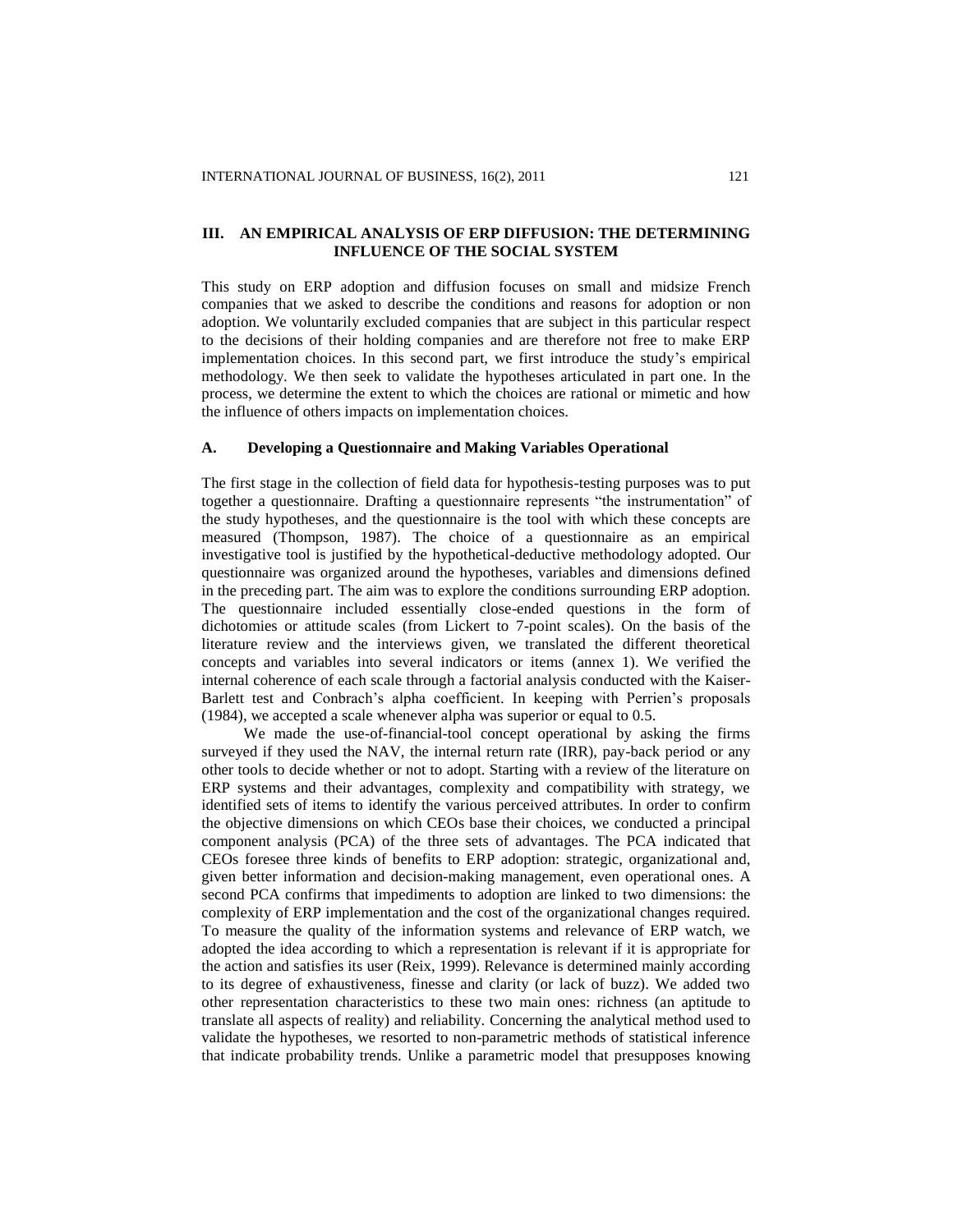the law pertaining to each observation (except in the case of large samples), a nonparametric model provides greater flexibility regarding the possible form and nature of observational laws. This choice also finds its justification with respect to the strength of these techniques and their advantages in terms of efficiency and validity (Lehman, 1975).

#### **B. Study Results**

## **1. The Vision of an Isolated "Maximizing" Agent: A Narrowing Vision**

In keeping with Barbara Farbey"s analysis (1994) conducted on computer investment choices, we observed (see Table 2) that almost half of the companies surveyed do not quantify project profits and costs. We can assert that with a 90% level of confidence, the percentage of companies resorting to a NAV-type financial optimization calculation is between 18% and 42%, and between 41% and 67% for the IRR. In addition, it is quite possible that some companies use these rational procedures somewhat obliquely and resort to this calculation only to justify their choices.

|                                                   | Total of firms<br>$(=58)$ |         | Adopting firms<br>$(=37)$ |              | Non-adopting<br>firms $(=21)$ |             |
|---------------------------------------------------|---------------------------|---------|---------------------------|--------------|-------------------------------|-------------|
|                                                   | %                         | CI      | %                         | CI           | %                             | CI          |
| - Evaluated a project using an NAV<br>calculation |                           |         |                           |              |                               |             |
| - Evaluated a project using an IRR<br>calculation | 30%                       | 18%-42% | 17%                       | $6\% - 30\%$ | 52%                           | 29%-73%     |
| $\sim$ $\sim$<br>.                                | 55%                       | 41%-67% | 51%                       | 34%-66%      |                               | 61% 37%-81% |

### **Table 2** Use of economics calculation and choice

CI: Confidence intervals at 90%

According to Farbey, Target and Land (1994), it is nonetheless difficult to quantify the profitability of software projects because of their extremely broad boundaries, interactions with other changes, and uncertainty over their life-span, among other things. Some companies resort to economic calculation methods but a great many of them do without. Observing in the next paragraph that only a small number of firms appear to be satisfied with their ERP watch, we believe that the information collected is not perfect and that choices are thus not purely rational. Hypothesis 1 is only partially validated. It is therefore crucial to check whether an agent making a choice is isolated or whether they belong to a social milieu from which they are drawing information.

# **2. A Socio-Rational Realistic Vision**

Under a so-called socio-rational perspective, it is essential to determine the nature of the communication channels used by the members of this social system and to check if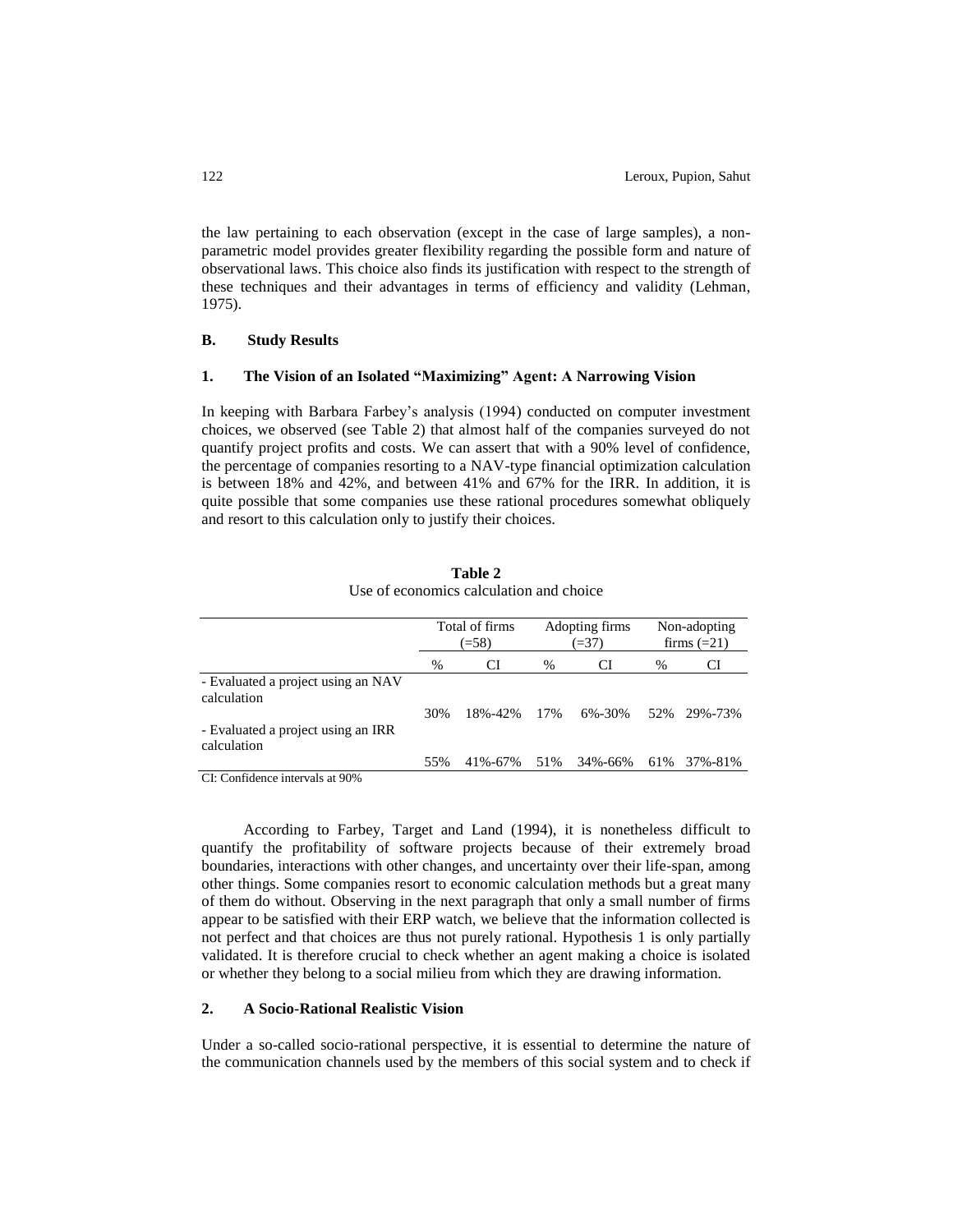adoption can be accounted for by the perceived attributes of innovation. In order to identify the extent to which decisions are based on a pro-and-con analysis, we asked the CEOs to evaluate the ERP utility (benefits procured), and the compatibility with their strategies and complexity on a 1 to 7 scale.

|                      | Total of firms |             |              | Adopting firms |             |            | Non adopting firms |                |            |
|----------------------|----------------|-------------|--------------|----------------|-------------|------------|--------------------|----------------|------------|
|                      | $(= 58)$       |             |              | $(= 37)$       |             |            | $(= 21)$           |                |            |
| Perceived attributes |                | Mean Median | CI           |                | Mean Median | СI         |                    | Mean Median    | CI         |
| Strategic            |                |             |              |                |             |            |                    |                |            |
| compatibility        | 4.15           | 4.38        | $4.25 - 4.5$ | 4.72           | 5           | $4.5 - 5$  | 3.14               | 3.25           | 2.4-3.91   |
| Benefits in terms of |                |             |              |                |             |            |                    |                |            |
| information and      |                |             |              |                |             |            |                    |                |            |
| decision-making      |                |             |              |                |             |            |                    |                |            |
| management           | 4.96           | 5           | 4.83-5.16    | 5.35           | 5.33        | 5.16-5.5   | 4.27               | 4.33           | 4-4.33     |
| Strategic benefits   | 4.1            | 4.14        | 3.71-4.28    | 4.42           | 4.29        | 4.14-4.71  | 3.53               | 3.57           | 3.14-3.71  |
| Organizational       |                |             |              |                |             |            |                    |                |            |
| benefits             | 4.44           | 4.75        | 4.5-4.75     | 4.89           | 4.75        | $4.75 - 5$ | 3.64               | 3.5            | 3.17-3.66  |
| ERP complexity and   |                |             |              |                |             |            |                    |                |            |
| organizational risks | 4.01           | 4           | $4 - 4$      | 4.08           | 4           | 3.82-4.25  | 3.89               | $\overline{4}$ | $3.92 - 4$ |

| Table 3                  |  |  |  |  |  |  |  |
|--------------------------|--|--|--|--|--|--|--|
| ERP perceived attributes |  |  |  |  |  |  |  |

CI: confidence intervals of the mean at 90%

On the whole, CEOs have mixed opinions on ERP compatibility with strategy (with a 90% confidence level, the means is between 4.25 and 4.5) and on strategic benefits. Their positions vary depending on whether or not they have adopted ERP packages. In keeping with Rowe"s studies (1999), advantages in terms of decisionmaking and information management are acknowledged to a far greater extent by all the actors (with a 90% confidence level, the mean of this scale is between 4.25 and 4.5). While adopters see ERP systems as opportunities for organizational change, they all express concerns over the difficulties inherent in creating the conditions for successful change. They are particularly concerned about mandatory training costs, hardware changes and staff resistance to the new software.

In order to determine the impact of these various opinions on choices, they were cross-checked with the decisions made by firms. As seen in Table 4, which shows the results of the Wilcoxon-Mann-Whitney tests, the perception of *decision-making, strategic and organizational advantages* is key to the decision on whether or not to adopt an ERP software package. Our results confirm the existence of empirical links between the perceived attributes of an innovation and its adoption (Davis; 1989, and Adams; 1992). Using the Chi2 test, we can conclude that strategic compatibility and the perceived benefits of innovation act as facilitating factors in ERP adoption (the significant test levels are under 1%). On the other hand, we observed no significant relationship between perceived complexity and a firm"s choice.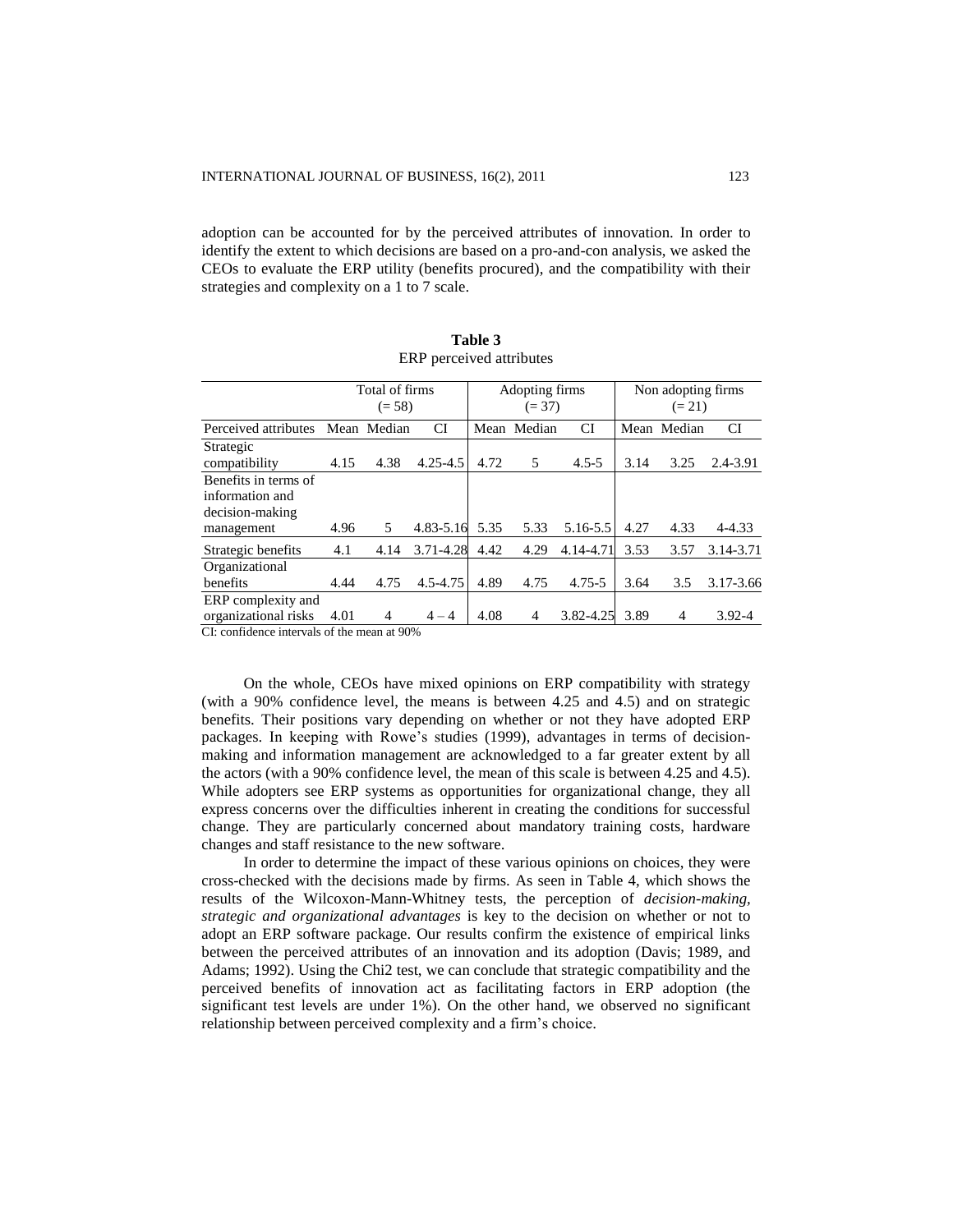|                       |                            | Benefits in terms<br>of information and |                       | Organiza-          | Organiza-            |
|-----------------------|----------------------------|-----------------------------------------|-----------------------|--------------------|----------------------|
|                       | Strategic<br>compatibility | decision-making<br>management           | Strategic<br>benefits | tional<br>benefits | tional<br>complexity |
| Non-adopters average  |                            |                                         |                       |                    |                      |
| rank                  | 17.14                      | 14.79                                   | 18.02                 | 15.00              | 26.21                |
| Adopters average rank | 36.51                      | 37.85                                   | 36.01                 | 37.73              | 31.36                |
| Wilcoxon Test         |                            |                                         |                       |                    |                      |
| coefficient           | 360.00                     | 310.50                                  | 378.50                | 315.00             | 550.50               |
| p-value               | 0.00                       | 0.00                                    | 0.00                  | 0.00               | 0.26                 |

**Table 4** Evaluation of ERP benefits, compatibility and complexity

**Table 5** ERP and information systems

|                                            | Total of firms |              | Adopting firms |             | Non adopting firms |           |
|--------------------------------------------|----------------|--------------|----------------|-------------|--------------------|-----------|
|                                            | $(= 58)$       |              |                | $(= 37)$    | $(= 21)$           |           |
| Having heard of ERP through:               | $\%$           | <b>CI</b>    | $\%$           | <b>CI</b>   | $\%$               | <b>CI</b> |
| - An organizational consulting firm        | 37.93%         | 25-50%       | 43.24%         | 21-61%      | 28.57%             | 11-50%    |
| - A computer engineering firm              | 37.93%         | 25-50%       | 43.24%         | 21-61%      | 28.57%             | 11-50%    |
| - Integrators                              | 24.14%         | 14-35%       | 29.73%         | 10-47%      | 14.29%             | 3-33%     |
| - An in-house executive                    | 65.52%         | 52-77%       | 59.46%         | 38-76%      | 76.19%             | 53-92%    |
| - Another company executive                | 3.45%          | $0.1 - 10\%$ | 5.41%          | $0.5 - 16%$ | 0.00%              |           |
| - The specialized press                    | 74.14%         | 61-85%       | 64.86%         | 44-80%      | 90.48%             | 68-99%    |
| - Internet                                 | 51.72%         | 38-64%       | 51.35%         | 29-68%      | 52.38%             | 29-73%    |
| - Professional trade fairs                 | 60.34%         | 47-72%       | 51.35%         | 29-68%      | 76.19%             | 53-91%    |
| - Regularly receiving a fiscal journal     | 90%            | 80-96%       | 90%            | 76-96%      | 90%                | 69-99%    |
| Importance of the source of                |                |              |                |             |                    |           |
| information (0 to 7):                      |                |              |                |             |                    |           |
| - An organizational consulting firm        | 3              | $3-4$        | 5              | $3-6$       | 3                  | $1-3$     |
| - A computer engineering firm              | 3              | $2 - 4$      | 4              | $2 - 5$     | $\overline{c}$     | $1 - 3$   |
| - Integrators                              | 4              | $3-4$        | 5              | $3 - 5$     | 3                  | $1-3$     |
| - An in-house executive                    | 5              | $4 - 5$      | 5              | $4-6$       | 4                  | $1-5$     |
| - Another company executive                | 3              | $2 - 4$      | 4              | $2 - 5$     | $\overline{c}$     | $1 - 3$   |
| - The specialized press                    | 4              | $4 - 4$      | 4              | $3 - 4$     | 4                  | $3 - 5$   |
| - Internet                                 | 3              | $3 - 4$      | 3              | $2 - 3$     | 4                  | $1 - 4$   |
| Quality of the business intelligence in    |                |              |                |             |                    |           |
| IT $(0 (0 to 7))$ :                        |                |              |                |             |                    |           |
| - Its anticipatory function or capacity to | 5              | $4 - 5$      | 5              | $4 - 5$     | 4                  | $4 - 5$   |
| reveal computer-provided opportunities     |                |              |                |             |                    |           |
| - Its capacity to satisfy your need for    | 5              | $4 - 5$      | 5              | $4 - 5$     | $\overline{4}$     | $3 - 4$   |
| information                                |                |              |                |             |                    |           |
| - Its capacity to convey information for   | $\overline{4}$ | $4 - 4$      | $\overline{4}$ | $3 - 5$     | 4                  | $4 - 5$   |
| decision-making purposes                   |                |              |                |             |                    |           |
| - The relevance of the information         | 4              | $3-4$        | 4              | $3.4 - 4.8$ | 4                  | $3 - 4$   |
| conveyed by the watch                      |                |              |                |             |                    |           |
| Effort made to be kept informed of         | 6              | $5 - 6$      | 6              | $6 - 7$     | 5                  | $4 - 6$   |
| information systems news (0 to 10)         |                |              |                |             |                    |           |

CI: confidence intervals at 90%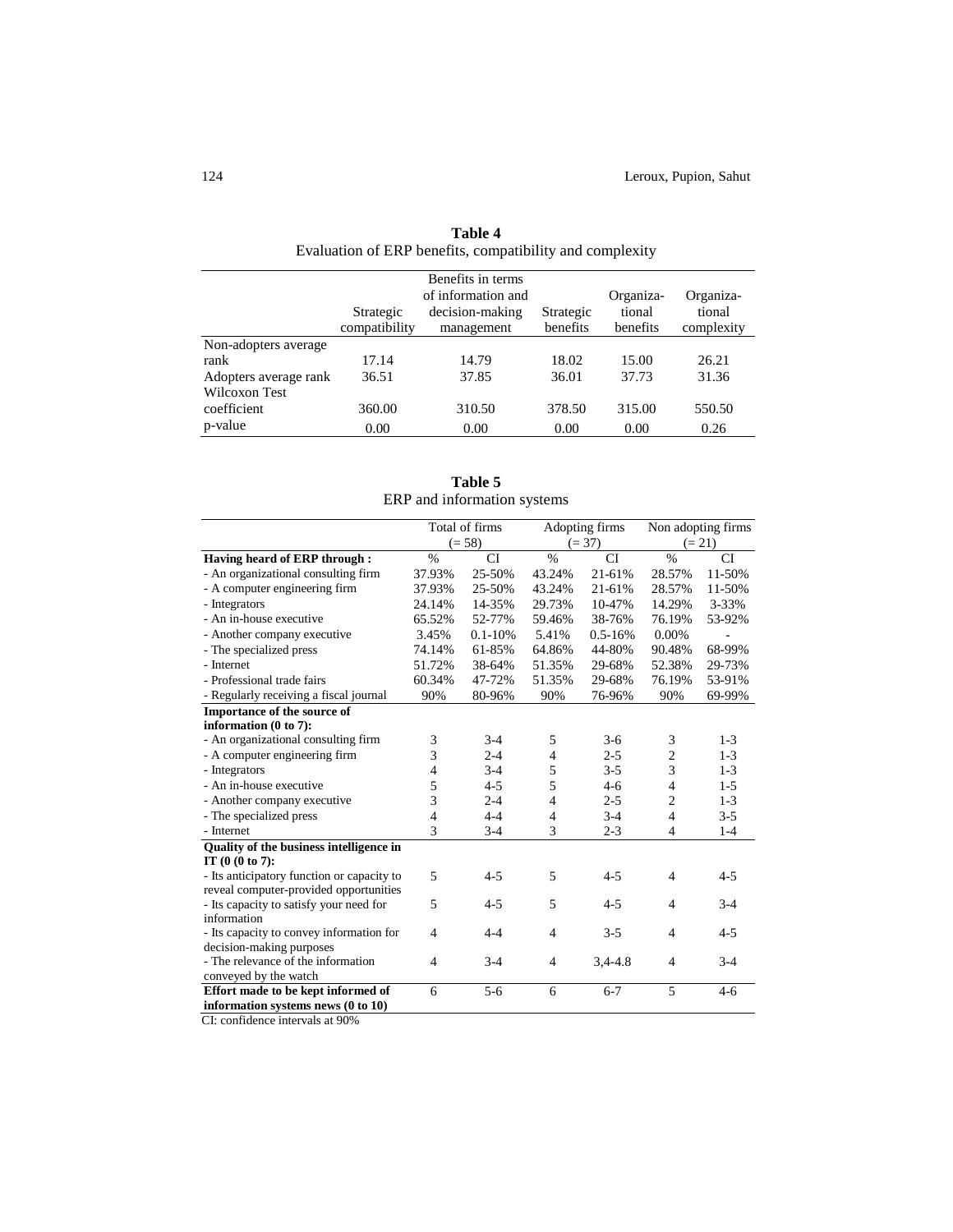information system updates.

With regard to the importance of the social system in the diffusion process, we listed the sources of information whereby the respondents had heard of ERP packages (see Table 5). The mass media was the most frequent source - the specialized press, trade fairs and internet – and, to a lesser extent, in-house and outside advisers such as organizational consulting firms, computer engineering firms and integrators. This last source of information is the most significant in the case of adopters, consequently advisers can be said to play a facilitating role. Outside advisers operate as filters, capturing information and conveying it to deciders. The information and advice they impart substantially influences the decisions made, all the more so if the information and advice appears exhaustive, simple and clear. By making companies aware of ERP organizational benefits, organizational consulting firms become vehicles for adoption. In-house or outside resources available for information purposes vary from one company to another. Not all companies enjoy a high-performing business intelligence in IT (as illustrated in Table 5) based on the quality of their information system. Firms frequently consider their information efforts as mediocre or even insufficient (this is true of one in two companies) and the relevance of the information collected is perceived as average or even weak. The rate of receival of magazines (mainly) is correlated to the evaluation of a company"s in-house effort to be kept informed on

While the socio-rationale analysis accounts for the choice to opt for an ERP software to a large extent, the low relevance of the information collected through the ERP watch nonetheless leaves some organizations uncertain and, as a result, they do their best to compare their analyses with the opinions and practices of others when making a choice.

#### **3. Mimetic Chains and Influence of the Positions Taken by Other Companies**

The results set out in Table 6 indicate that the positions taken by other companies have a significant influence on their choices. Two out of three firms acknowledge that their choices were influenced to some extent by the positions taken by other companies which have or have not yet adopted ERP systems. Some companies have more influence than others. More than one in two firms acknowledges being influenced by the decisions made by the leading firms in their sectors (37% and 63% of the total firms with a 90% confidence level). The influence of innovative or high-performing companies is also determinant for almost a third of them. Geographic proximity, on the other hand is not a determining factor. In keeping with the mimetic chains theory, the positions previously taken by certain other firms influence the choices made. One firm in five reports being influenced by the adoption decision made by other companies. In accordance with the mimetic chains theory, we reject the hypothesis of independence between frequency of adoption and the firm"s decision to adopt, as the table below shows.

Our results corroborate those of Webb and Pettigrew (1999) who, taking a partly neo-institutional approach, show how a strategy initiated by a leader will spread in the inter-organizational field. When leading opinion-makers contemplate adopting a strategy for the first time, their behaviors are subsequently copied by others (Greve 1998). Companies will imitate the actions of firms which, being successful in the market, benefit from a good image and high prestige (Burns and Wholey, 1993). An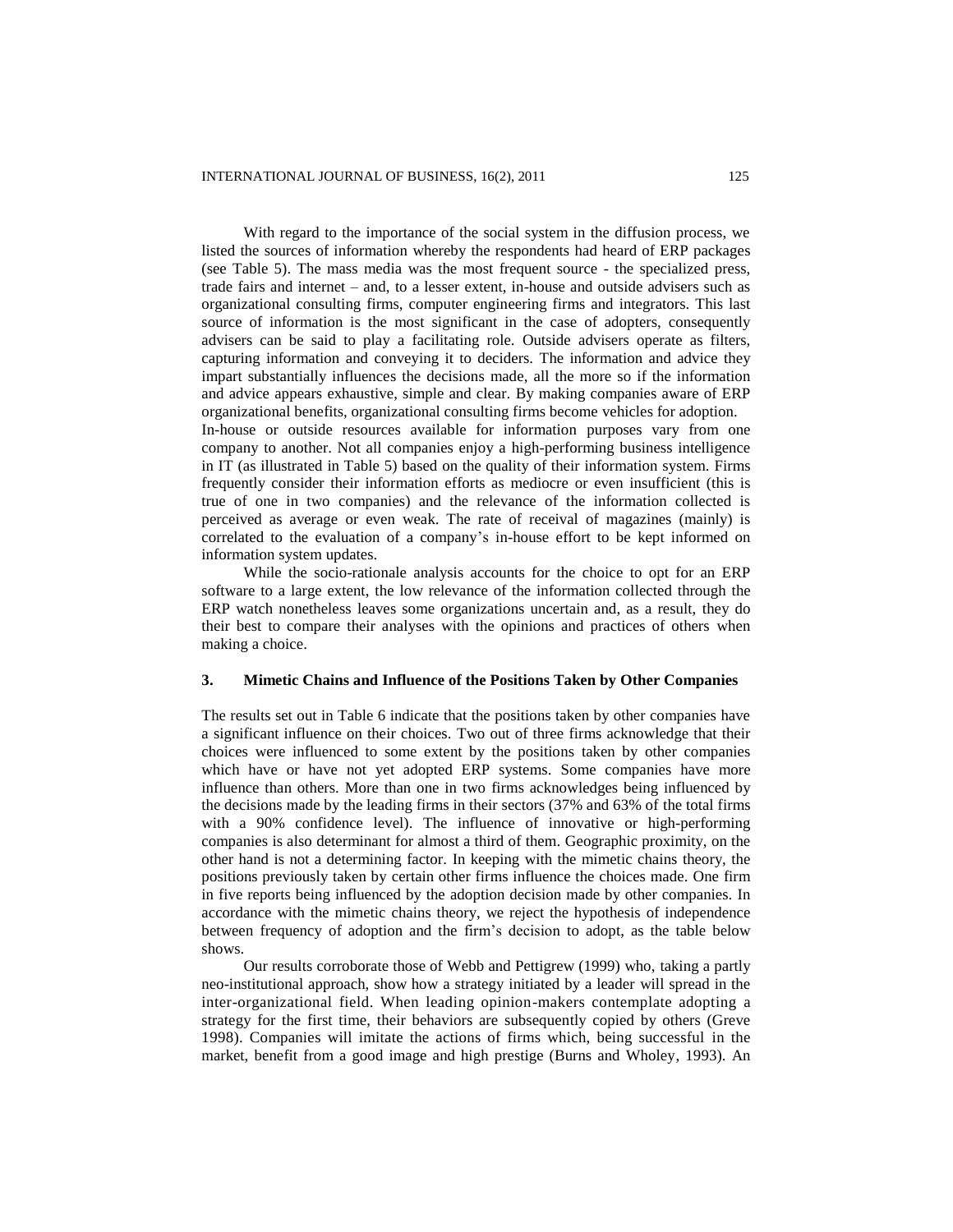| Agents reporting being strongly         | Surveyed      |        | Surveyed having |           | Surveyed not  |           |
|-----------------------------------------|---------------|--------|-----------------|-----------|---------------|-----------|
| influenced in their choices             |               |        |                 |           |               |           |
|                                         | $\frac{0}{0}$ | CI     | $\frac{0}{0}$   | СI        | $\frac{0}{0}$ | СI        |
| - by the adoption decisions made by     | 20.70%        | 11-31% | 29.70%          | 10-48%    | 4.76%         | $0-22%$   |
| other companies                         |               |        |                 |           |               |           |
| - by the choices made by geographically | 8.60%         | 3%-17% | 8.10%           | $0 - 23%$ | 9.50%         | $0 - 28%$ |
| close companies                         |               |        |                 |           |               |           |
| - by the choices made by innovative     | 32.80%        | 21-45% | 40.54%          | 19-58%    | 19.05%        | 5-39%     |
| companies                               |               |        |                 |           |               |           |
| - by the choices made by companies      | 50%           | 37-63% | 43.24%          | 21-61%    | 61.90%        | 38-81%    |
| hailed as leaders                       |               |        |                 |           |               |           |
| - by the choices made by high-          | 56.90%        | 43-69% | 54.05%          | 32-71%    | 61.90%        | 38-81%    |
| performing companies                    |               |        |                 |           |               |           |

**Table 6** Influence of the positions taken by others

CI: confidence intervals at 90%

organization"s prestige is linked to its manufacturing efficiency, profitability and growth (Scott, 1992). Burns and Wholey (1993) and Haveman (1993) show that the most profitable firms operate as models for others. Companies competing in one sector are attentive to the strategic maneuvers of highly profitable firms that make the market attractive to potential newcomers.

Our study shows that firms do not merely observe the positions taken by other companies but collect their own private signals. However, as the signals collected are often of poor quality, the presuppositions made under the mimetic chains theory remain valid. Information collected from firms that do not adopt ERP is considered as precise and exhaustive in 8.6% and 6.9% of cases. Although information collected from ERPadopting firms is of better quality, only 36.2% of the signals are termed precise and 24.1% exhaustive. Since adopters" signals do not have higher homogeneity (opinions collected from adopters are perceived as highly heterogeneous in 40% of cases versus 57% of cases among non-adopters), they do not have much more influence. The 14% of firms surveyed that report they do not collect signals emitted by others, resort more than others to optimizing financial tools (IRR and NAV) (with a risk of error below 5%, the test is meaningful).

The influence of others on adoption choices is all the more insignificant as the relevance of the representations provided by ERP watch is high (the Kendall rate is - 0.219, then this coefficient is significant at 5% level). Others" opinions are all the more compelling since they are homogenous, precise and exhaustive and correspond to the private calculations of those surveyed. The signals collected from third parties may even call private calculations into question. Accordingly, 32% of the firms report having been strongly influenced by a private signal from non-adopting firms that have opinions at variance with their own calculations. Taken as a whole, these results are consistent with the mimetic chains theory, with the exception that the information collected from third parties is not limited solely to the positions taken (partial validation of Hypothesis 3).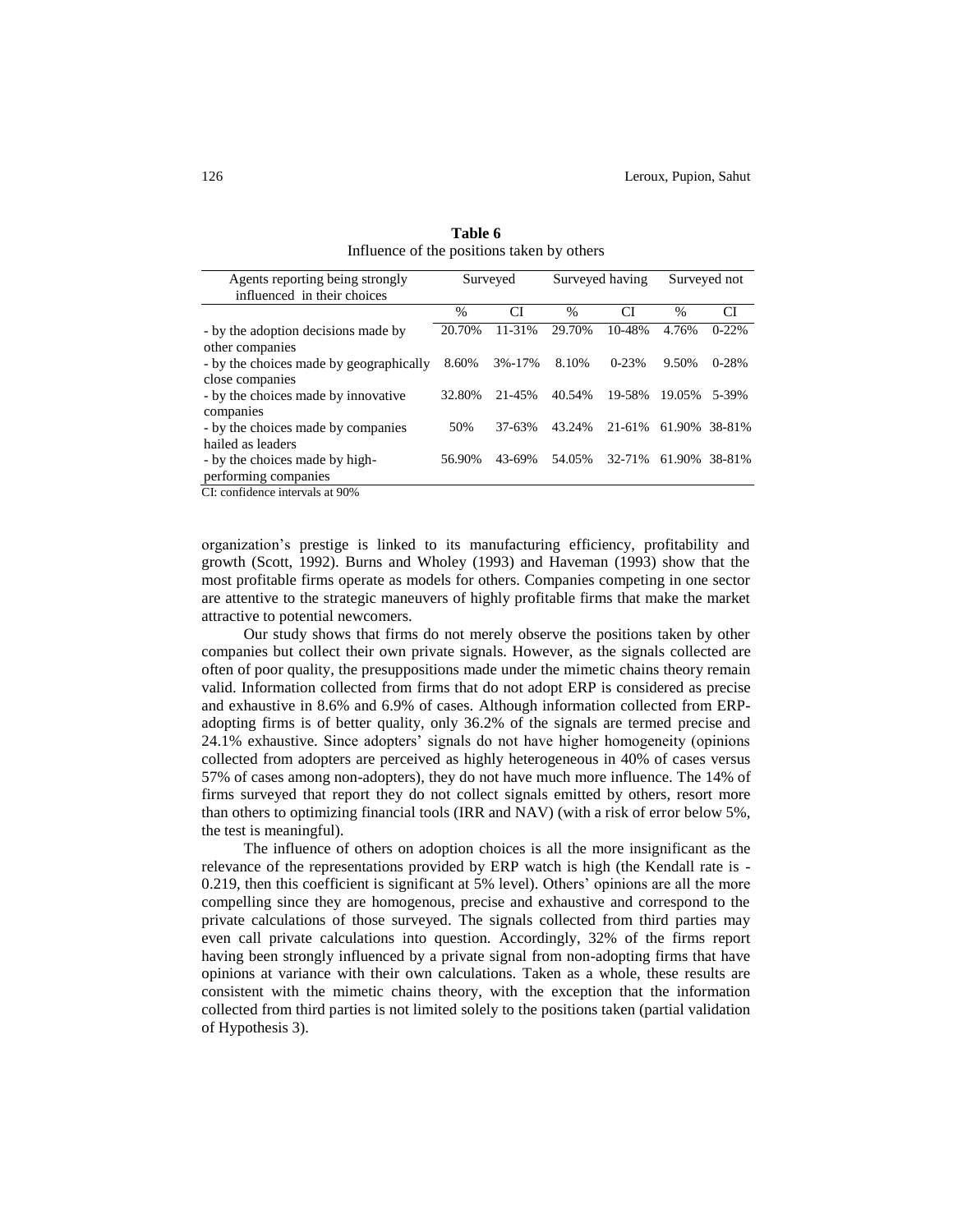## **C. ERP Adoption: A Synthesis Model**

We can conclude that strategic compatibility and the perceived benefits of innovation are facilitating factors in ERP adoption (the significant test levels are under 1% with the Chi-2 test). We then use a logit type regression model to explain the adoption of an ERP (variable dichotomic  $Y = 1$  if adoption of a ERP and  $Y=0$  in the contrary case) by the variables previously defined: strategic fit with a sector"s strategy, informational and decision-making management benefits, strategic benefits, organizational benefits, ERP complexity and organizational risks, frequency of ERP adoption (appendix n°1). The adjustment is of good quality as the values of the  $r^2$  of Nagelkerke and the 79.3% of correctly classified observations attest. Wald"s statistics show that determining factors in the probability of an ERP adoption include: the organizational benefits, the strategic compatibility with a sector"s strategy, the perception of frequency of ERP use and the firm"s size. Other variables are excluded from the analysis as they are not significant. Adoption based on frequency and perceived attributes is the most prevalent.

|                           |                           | Classification table |                    |         |                               |                   |        |        |
|---------------------------|---------------------------|----------------------|--------------------|---------|-------------------------------|-------------------|--------|--------|
| Predicted                 |                           |                      |                    |         |                               |                   |        |        |
| Observed                  |                           |                      | <b>Adopter ERP</b> |         |                               |                   |        |        |
|                           |                           | No                   | Yes                | Correct |                               |                   |        |        |
|                           | N <sub>o</sub>            | 20                   |                    | 95.2 %  |                               | -2 Log likelihood |        | 20.732 |
| ERP adoption              | <b>Yes</b>                | 2                    | 35                 | 94.6 %  | Cox & Snell R Square<br>0.614 |                   |        |        |
|                           | <b>Overall Percentage</b> |                      |                    | 94.8%   | Nagelkerke R Square           |                   |        | 0.841  |
|                           |                           |                      |                    |         |                               |                   |        |        |
| Variables in the equation |                           |                      | B                  | S.E.    | Wald                          | df                | Sig.   | Exp(B) |
| ORGABENEFIT               |                           |                      | 3.750              | 1.752   | 4.58                          | 1                 | 0.034  | 4.245  |
| <b>STRATEGCOMP</b>        |                           | 4.523                | 1.870              | 5.850   | 1                             | 0.016             | 92.133 |        |
| <b>FREQUENTADOPTION</b>   |                           | 1.446                | 0.681              | 4.512   | 1                             | 0.034             | 4.245  |        |
| <b>SIZE</b>               |                           | 1.417                | 0.824              | 2.959   | 1                             | 0.085             | 4.125  |        |
| <b>CONSTANT</b>           |                           | $-15.649$            | 5.731              | 7.456   | 1                             | 0.006             | 0.000  |        |
|                           |                           | $\rightarrow$        |                    |         |                               |                   |        |        |

**Table 7** Logit regression model

ORGABENEFIT: Organizational benefits

ERPCOMPLEX: ERP complexity

STRATEGCOMP: ERP compatibility with the sector's strategy

FREQUENTADOPTION: ERP adoption frequency

SIZE: Firm"s size

Confidence interval at 90%

# **IV. CONCLUSION**

The literature on the adoption of information technologies and on organizational changes enables us to identify three main strands; technological determinism, an organizational imperative and an emergence perspective. Markus and Tanis (2000) deem ERP research to be an important theme in view of the costs and risks associated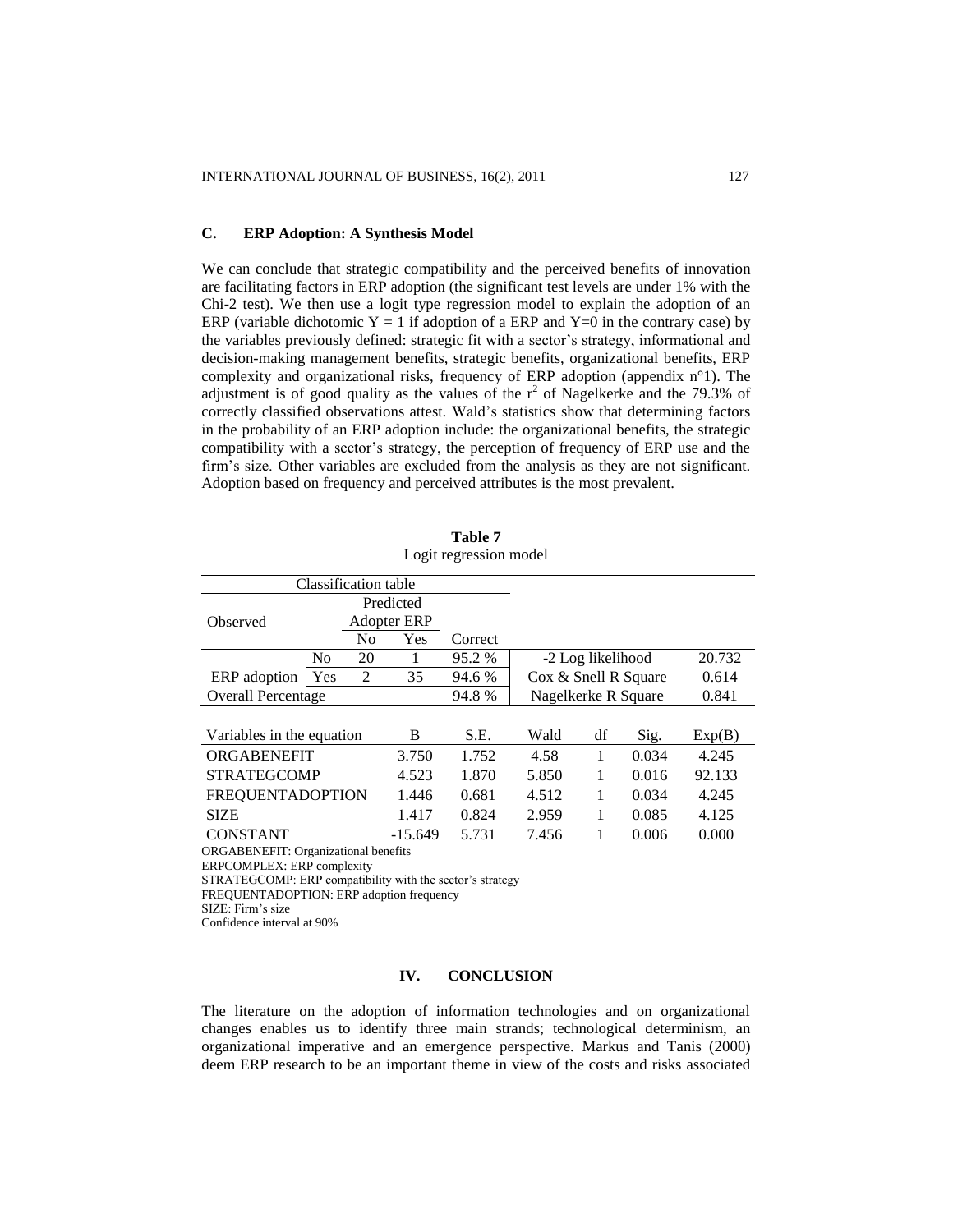with ERP projects and because of their integrative dimensions, implementation issues and the conditions surrounding the adoption and use of these technologies. Our study is in keeping with a productive research process that purports to better comprehend the adoption and diffusion of innovations. Having administered a questionnaire to over fifty large and midsize companies from various industrial sectors of activity, our study shows that the perceived attributes of innovation influence ERP adoption. ERPadopting firms believe this innovation to be compatible with their strategies. The perceived benefits encompass decision-making, securing competitive advantages and the possibility of adopting a transversal organization. Our study corroborates prior research demonstrating that ERP adoption enables dysfunctional processes to be detected and exposes organizational slack (Besson, 1999). However, ERP diffusion is hindered by the complexity of implementation and the costs of the organizational changes required. Some companies are concerned by staff resistance to change and an inability to create favorable conditions to successfully make the changes required by ERP projects (Saint Leger; 2004). Organizational consulting firms, engineering firms and integrators also play a role in ERP diffusion by transmitting information about the ERP packages and projects implemented in their clients" companies. However, for a number of companies in situations of uncertainty as a result of the relative lack of pertinence of the information collected, ERP adoption frequently occurs as a result of mimetic behavior. Over half the companies surveyed acknowledge being influenced by the decisions taken by the leading companies in their sectors.

As a continuation to this study, it would be interesting to observe the mimetic effects within the framework of multi-site companies and to further study the communication channels that ensure ERP diffusion (Oliver and Romm, 2002). Even if the size criterion did not appear to be determinant, it can be assumed that the use of communication channels is contingent.

#### **REFERENCES**

- Adams, D.A., R.R. Nelson, and P.A. Todd, 1992, "Perceived Usefulness, Ease of Use, and Usage of Information," *MIS Quarterly,* 16 (2).
- Alter, N., 1996, *Sociologie de l'entreprise et de l'innovation,* PUF
- Bancroft, N.H., H. Seip, and A. Sprengel, 1998, *Implementing SAP R/3: How to Introduce Large System into a Large Organisation,* Manning Publication Co.
- Barki, H., S. Rivard, and J. Talbot, 1993, *"Toward an Assessment of Software Development Risk," Journal of Management Information Systems*, 10 (2), 203-225.
- Besson, P., 1999, *"Les ERP à l'épreuve de l'organisation", Systèmes d'Information et Management,* 4 (4), 21-52.
- Bikhchandani, S., D. Hirshleifer, and I. Welch, 1998, "Learning from the Behavior of Others: Conformity, Fads, and Informational Cascades"*, Journal of Economic Perspectives,* 12, Summer, 151-170.
- Bingi, P., M. Sharma, and J. Godla, 1999, "Critical Issues Affecting and ERP Implementation", *Information Systems Management,* 16 (3), 7-14.
- Burns, L.R., and D.R. Wholey, 1993, "Adoption and Abandonment of Matrix Management Programs: Effects of Organizational Characteristics and Interorganizational Networks", *Academy of Management Journal*, 36 (1), 106-139.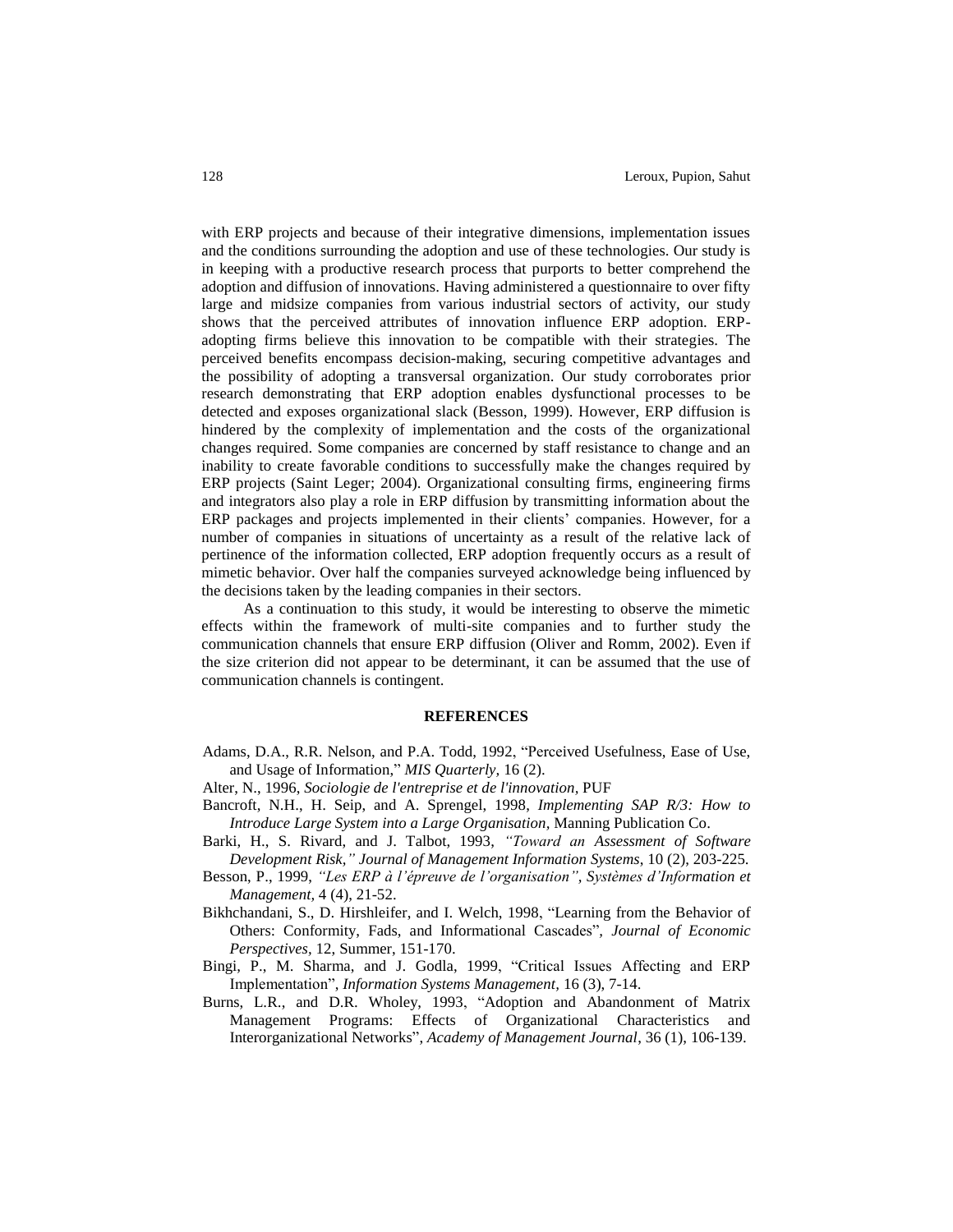- Burt, R.S., 1987, "Social Contagion and Innovation: Cohesion versus Structural Equivalence", *American Journal of Sociology*, 92, May, 1287-335.
- Charreaux, G., 1999, "*La théorie positive de l'agence : lecture et relectures,*" in G. Koenig (coord.), *De nouvelles théories pour gérer l'entreprise du XXIè siècle*, Economica, 61-141.
- Chatterjee, R., and J. Eliashberg, 1990, "The Innovation Diffusion Process in a Heterogeneous Population: A Micromodeling Approach", *Management Science*, 36 (9), 1057-79.
- Cosgrove, W., 2001, "ERP Progress Report CIO Magazine", wwww2.cio.com.
- Davenport, T.H., and J.E. Short, 1990, "The Mew Industrial Engineering Information Technology and Business Processes Redesign," *Sloan management Review*, summer.
- Davis, F.D., 1989, "Perceived Usefulness, Perceived Ease of Use, and User Acceptance of Information Technology", *MIS Quarterly*, 13 (3), 319-340.
- Deutsch, M., and H.B. Gérard, 1955, "A Study of Normative and Informational Social Influences upon Individual Judgment*"*, *Journal Abnormal and social Psychology*, 51, November, 629-656.
- DiMaggio, P., and W. Powell, 1983, "The Iron-Cage Revisited: Institutional Isomorphism and Collective Rationality in Organizational Field", *American Sociological Review*, 48, 147-160.
- Farbey, B., F. Land F., and D.A. Target, 1994, *A Taxonomy of Evaluation Methods. Proceedings of the First European Conference on IT Investment Evaluation,* Henley, United Kingdom, July.
- Festinger, L., 1950, "Informal Social Communication", *Psychological Review*, 57, 271- 282.
- Festinger, L., 1954, "A Theory of Social Comparison Process", *Human Relations*, 7, 117-140.
- Frambach, R.T., and N. Schillewaert, 2002, "Organizational Innovation Adoption: A Multi-level Framework of Determinants and Opportunities for Futures Research," *Journal of Business Research*, 55, 163-176.
- Gatignon, H., and S. Robertson, 1985, "A Prepositional Inventory for New Diffusion Research", *The Journal of Consumer Research*, 11, 849-867.
- Greve, H.R., 1998, "Managerial Cognition and the Mimetic Adoption of Market Positions: What You See Is What You Do", *Strategic Management Journal*, 19, 967-988.
- Greve, H.R., and A. Taylor, 2000, "Innovations as Catalysts for Organizational Change: Shifts in Organizational Cognition and Search", *Administrative Science Quarterly*, 45 (1), 54-80.
- Haveman, H.A., 1993, "Follow the Leader: Mimetic Isomorphism and Entry into New Markets", *Administrative Science Quarterly*, 38, 596-607.
- Hirshleifer, D., 1995, "The Blind Leading the Blind: Social Influence, Fads, and Informational Cascades", In *The New Economics of Human Behavior*, by Tommasi, M. and K. Ierulli, Cambridge, UK: Cambridge University Press.
- Hochbaum, G.M., 1954, "The Relation between Group Members" Self-Confidence and Their Reaction to Group Pressure to Conformity", *American Sociological Review*, 19, 678-687.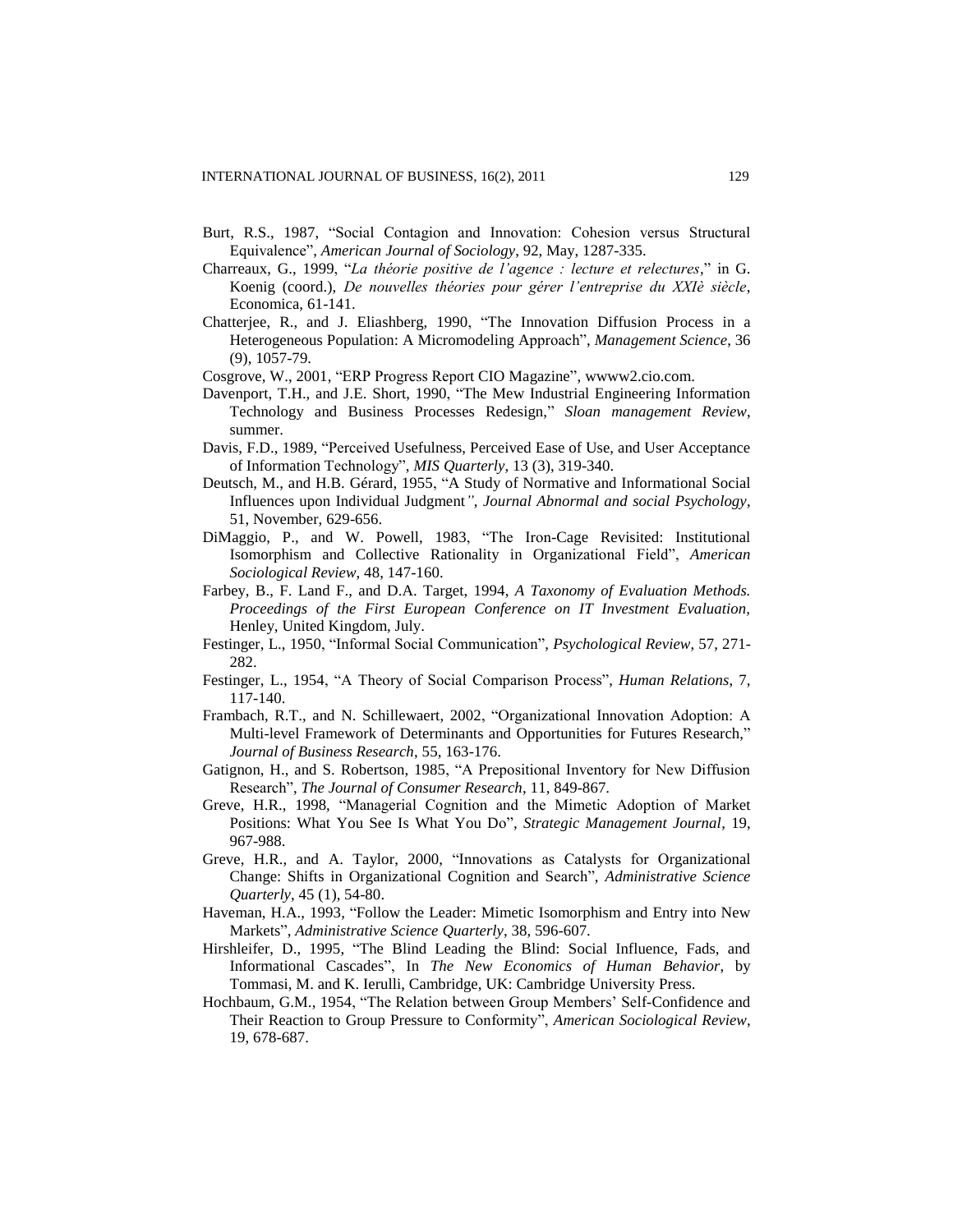- Kimberly, R.J., 1981*,* "Managerial Innovation" In *Handbook of Organizational Design*, by Nystrom P.C. and Starbuck W.H., New York: Oxford University Press.
- Lant, T.H., and S.J. Mezias, 1990, "Managing Discontinuous Change: A Simulation Study of Organizational Learning and Entrepreneurship", *Strategic Management Journal*, 11, 147-179.
- Le Bon, G., 1911, *Psychologie des foules*, Seizième Ed. Paris.
- Lind, M.R., and R.W. Zmud, 1991, "The Influence of a Convergence in Understanding between Technology Providers and Users on Information Technology Innovativeness", *Organizational Science*, 2, 195-217.
- Mahajan, V., E. Muller, and F. Bass, 1990, "New Product Diffusion Models in Marketing: A Review and Directions for Research", *Journal of Marketing*, 54, 1- 26.
- Mansfield, E., 1961, "Technical Change and the Rate of Imitation", *Econometrica*, 29, 741-766.
- Markus, M.L., and C. Tanis, 2000, "The Enterprise Systems Experience from Adoption to Success", In *Framing the Domains of IT Management: Projecting the Future through the Past*, by Zmud, R.W. and M.F. Price. (eds), Pinnaflex Educational Resources Inc, 173-207.
- McAffe, A., 2002, "The Impact of Enterprise Technology Adoption on Operational Performance: An Empirical Investigation", *Production and Operations Management*, 11 (1), 33-53.
- Menger, K., 1892, "Geld Handwôrtbuch der Staatwissenschaft", In T*he Collected Essays of K. Menger*, IV (1936), London School of Economics Reprint Series, 20.
- Morvan, Y., 1991, "Théorie de l"innovation et systèmes productifs", In *Fondements d'économie industrielle*, deuxième édition.
- Oliver, D., and C. Romm, 2002, "Justifying Enterprise Resource Adoption", *Journal of Information Technology,* 1, 199-213.
- Ostlund, L.E., 1974, "Perceived Innovation Attributes as Predictors of Innovativeness", *The Journal of Consumer Research*. 1, 23-29.
- Reix, R., 1999, "Les technologies de l"information, facteurs de flexibilité ?", *Revue Française de Gestion*, mars-mai, 111-119.
- Robey, D., J. Ross, and M. Boudreau, 2002, "Learning to Implement Enterprise Systems: An exploratory Study of the Dialectics of Change", *Journal of Management Information System*, 19, 1, 17-46.
- Rogers, E., and F. Shoemaker, 1971, *Communication of Innovations: A Cross-cultural Approach*, New York: The Free Press.
- Rogers, E., 1995, *Diffusion of Innovations*, 4<sup>th</sup> ed., New York: The Free Press.
- Rowe, F., 1999, "Cohérence, intégration informationnelle et changement : esquisse d"un programme de recherche à partir des Progiciels Intégrés de Gestion ", *Systèmes d'Information et Management,* 4 (4), 3-20.
- Saint-Léger, G., 2004, "L"après projet ERP : retour d"expérience sur un changement qui n"a pas eu lieu", *Système d'information et Management*, 2 (9), 77-107.
- Schmidt, R., K. Lyytinen, M. Keil, and P. Cule, 2001, "Identifying Software Risks: An International Delphi Study"*, Journal of Management Information Systems*, 17 (4), 5-36.
- Scott, J.E., and I. Vessey, 2002, "Managing Risks in Enterprise System implementations", *Communication of the ACM*, 45 (4), 74-81.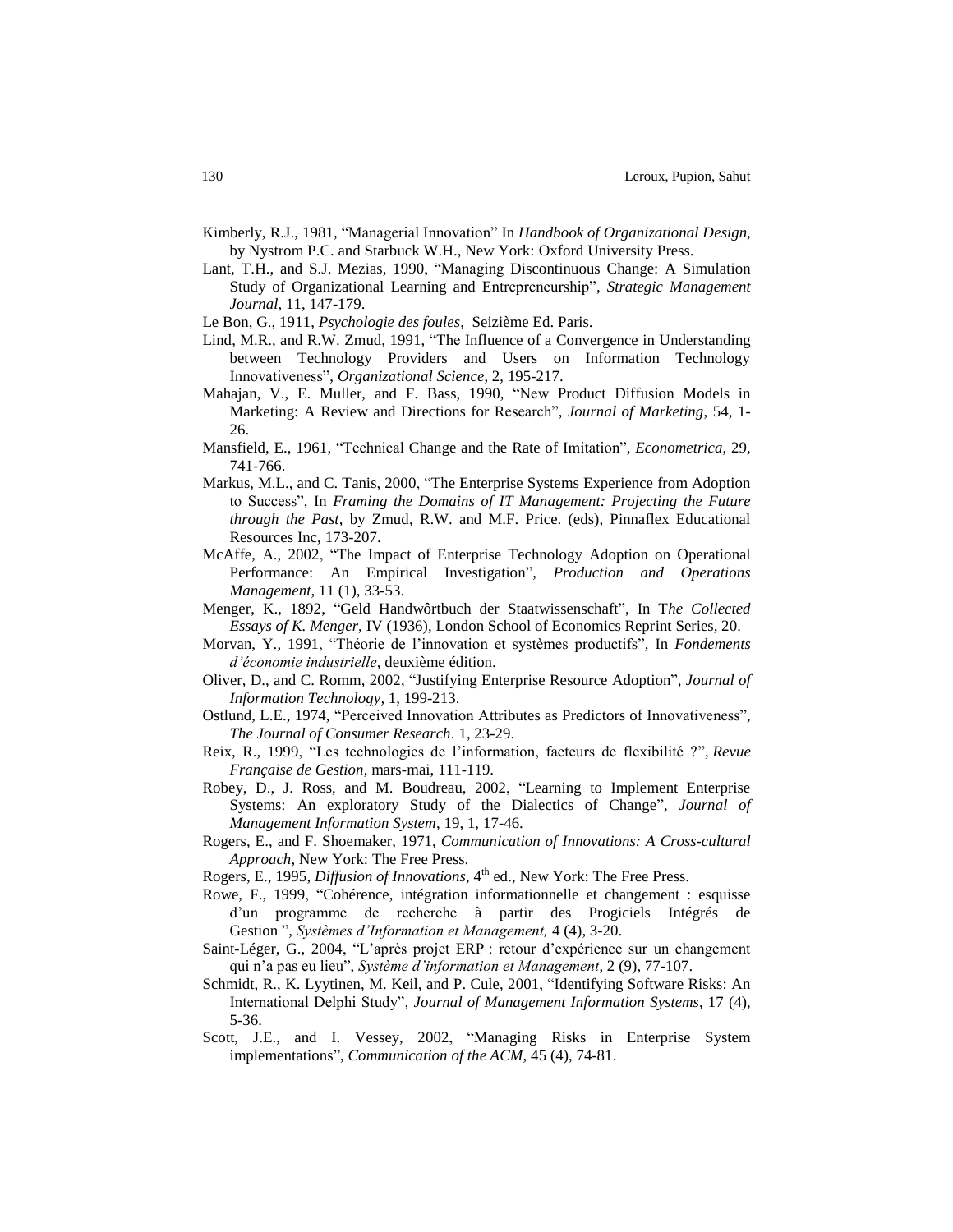- Simon, H.A., 1957, *Administrative Behavior: A Study of Decision-making Processes in Administrative Organisations*, New York: The Free Press.
- Smith, A., 1776, *Recherche sur la nature et les causes de la richesse des nations*, Paris: Gallimard.
- Tarde, G., 1890, *Les lois de l'imitation: étude sociologique*, Paris: Alcan.
- Thompson B., 1987, *Advances in Social Science Methodology*, JAI Press.
- Tornatzky, L.G., and K.J. Klein, 1982, "Innovation Characteristics and Innovation Adoption-implementation: A Meta-analysis of Findings", *IEEE Transactions on Engineering Management*, 29 (11), 28-45.
- Von Neumann, J., and O. Morgenstern, 1944, *Theory of Game and Economic Behaviour,* Princeton University Press.
- Walras, L., 1874, *Eléments d'économie politique pure*, Paris: LGDJ.
- Wang, P., 2001, "What Drives Waves in Information Systems? The Organizing Vision Perspective" *Proceedings* of the twenty-second International Conference on Information Systems (ICIS), New Orleans.
- Webb, D., and A. Pettigrew, 1999, "*The Temporal Development of Strategy: Patterns* in the U.K. Insurance Industry", *Organization Science*, 10 (5), 601-621.
- Zaltman, G., and M. Wallendorf, 1979, *Consumer Behavior: Basic Findings and Management Implications*, New York: Wiley.